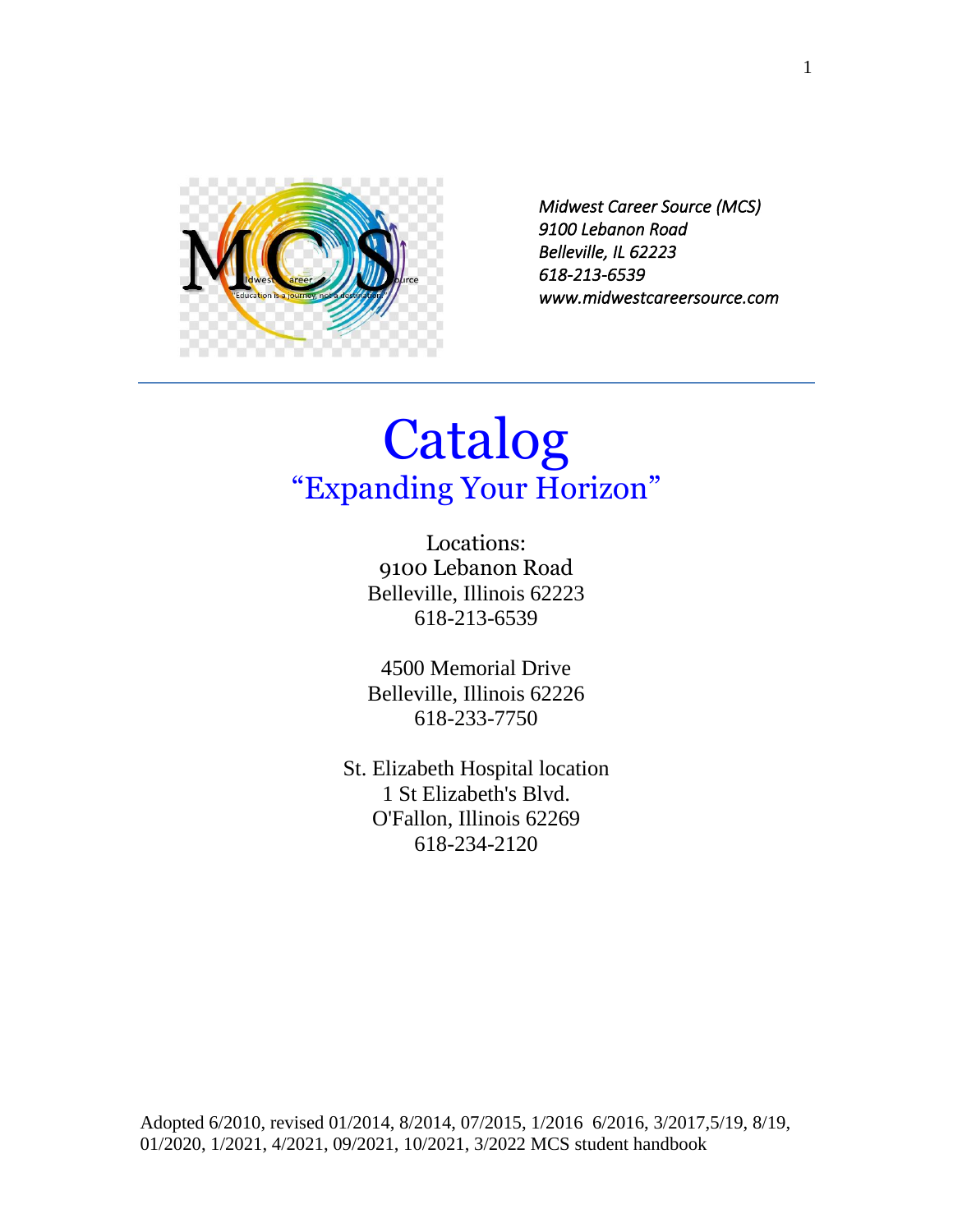|                                                              | 4         |
|--------------------------------------------------------------|-----------|
|                                                              | 4         |
|                                                              | 4         |
|                                                              | 4         |
|                                                              | 4         |
|                                                              | 4         |
|                                                              | 5         |
|                                                              | 5         |
|                                                              | 6         |
|                                                              | 6         |
|                                                              | 6         |
|                                                              | 6         |
|                                                              | 6         |
|                                                              | 8         |
| Control of Access & Release of School Student Records        | 9         |
| Rights and Procedures for Challenging School Student Records | 9         |
|                                                              | 10        |
|                                                              | 10        |
| <b>Tuition and Payment Options</b>                           |           |
|                                                              | 10        |
|                                                              | 11        |
|                                                              | 12        |
|                                                              | 12        |
|                                                              | 12        |
|                                                              | 13        |
|                                                              | 13        |
|                                                              | 14        |
| <b>Classroom</b>                                             |           |
|                                                              | 14        |
|                                                              | 15        |
|                                                              | 15        |
|                                                              | 16        |
|                                                              | 16        |
|                                                              | 17        |
|                                                              | 18        |
|                                                              | 19        |
| <b>Policies</b>                                              |           |
|                                                              | <b>20</b> |
|                                                              | 21        |
|                                                              | 21        |
|                                                              | 21        |
|                                                              | 22        |
|                                                              | 22        |
|                                                              | 23        |
|                                                              | 23        |
|                                                              | 23        |
|                                                              | 23        |
|                                                              | 23        |
|                                                              | 23        |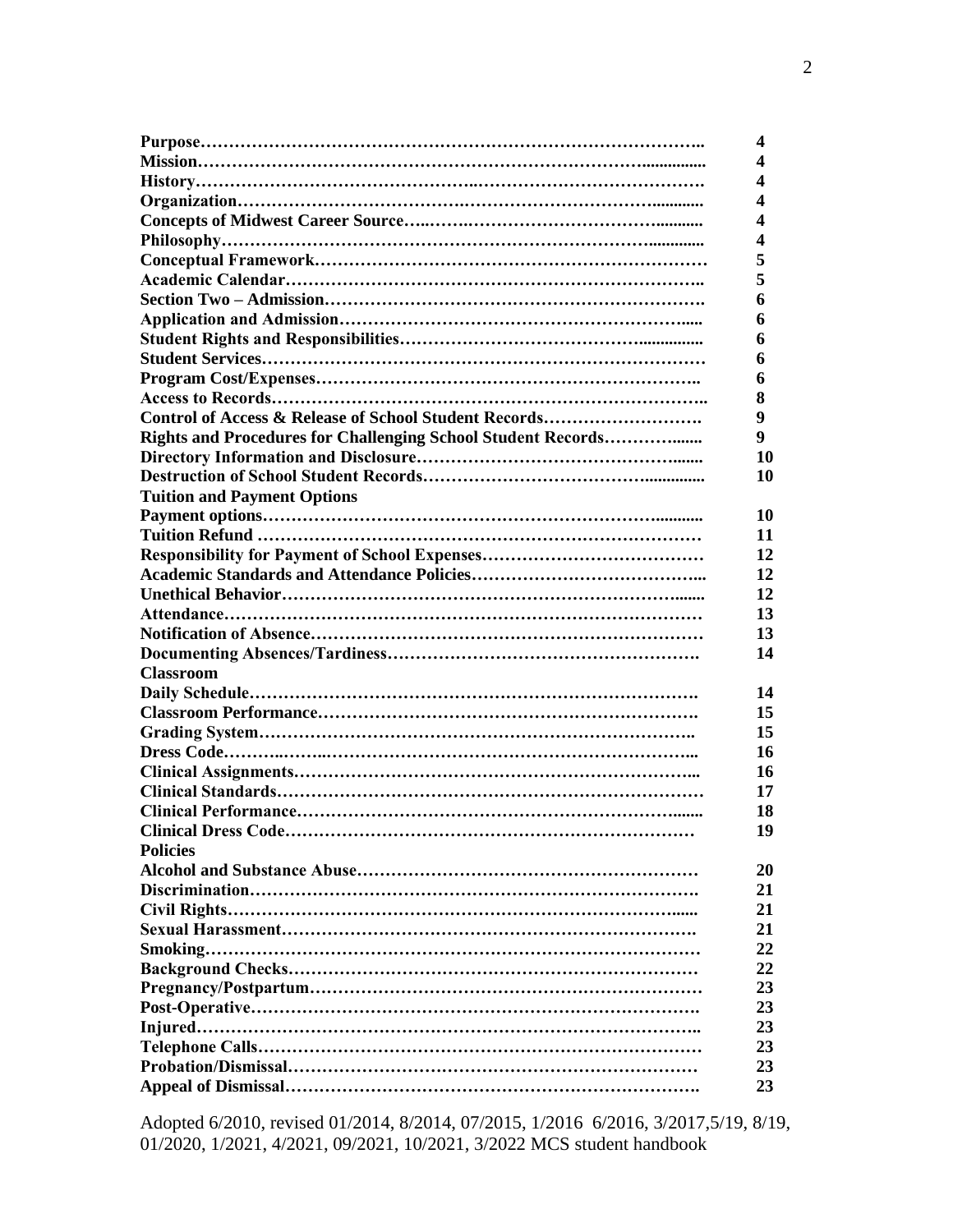|                            | 24 |
|----------------------------|----|
|                            | 24 |
|                            | 25 |
| <b>General Information</b> |    |
|                            | 25 |
|                            | 25 |
|                            | 25 |
|                            | 25 |
|                            | 26 |
|                            | 26 |
|                            | 26 |
|                            | 26 |
|                            | 27 |
|                            | 27 |
|                            | 26 |
|                            | 26 |
|                            | 27 |
|                            | 27 |
|                            | 27 |
|                            | 28 |
|                            | 30 |
|                            | 33 |
|                            |    |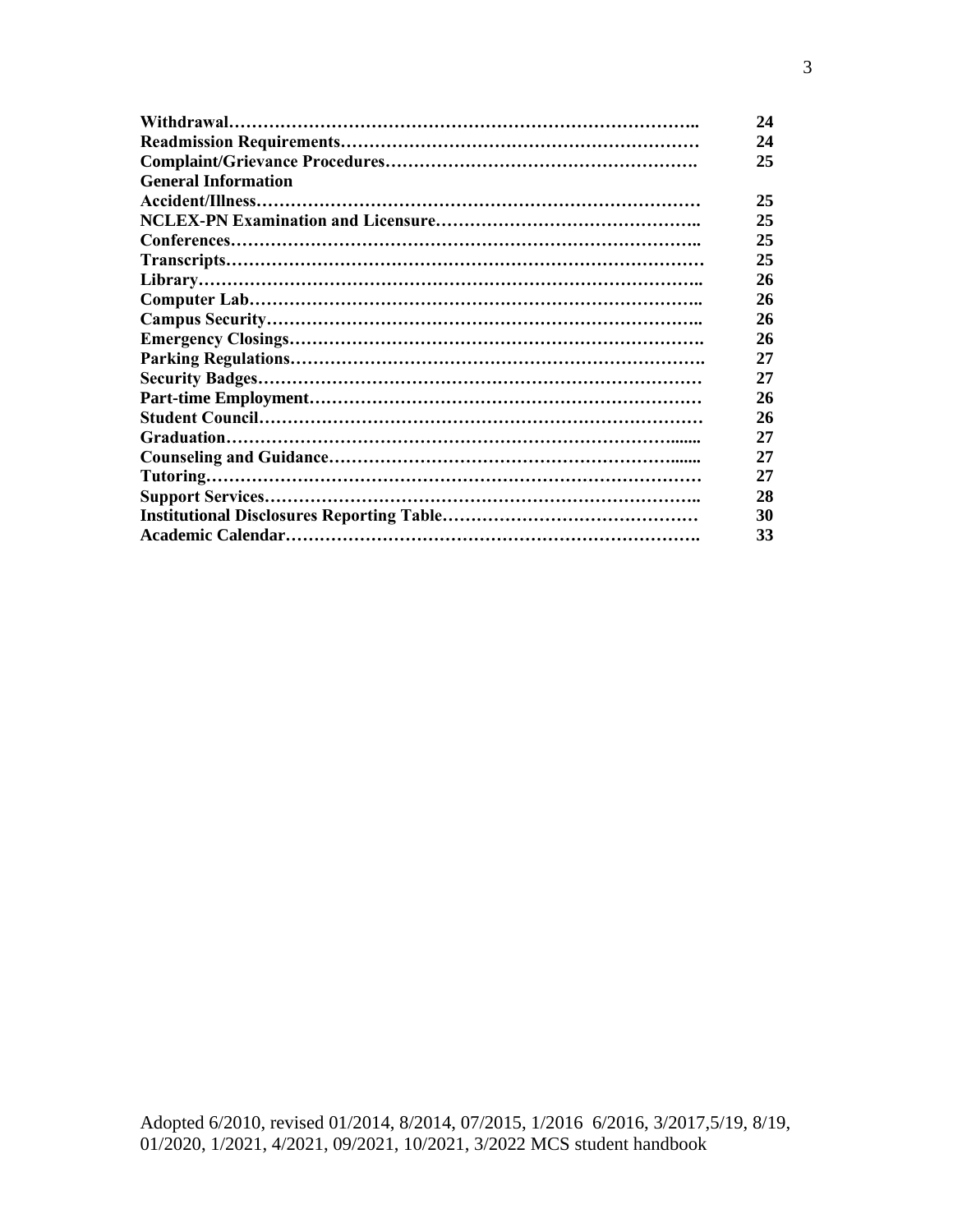#### **Purpose and Objectives**

To provide the life skills and vocational/technical training opportunities necessary for individuals seeking career advancements toward a new horizon in their life. The special characteristics of the occupational programs being offered provide the students the opportunity to secure employment during rough economic times.

#### **MISSION STATEMENT**

The Center provides adult students for an evolving work place and the opportunity to pursue career choices, to develop a variety of technical and workplace skills, to transition into employment and to prepare for life-long learning.

#### **HISTORY**

The Midwest Career Source operates under Rhema Foundation (renamed Reset to Success Foundation), a 501 C 3 Corporation, that was organized in June 2006. Its mission is to create lifelong opportunities**.**

#### **CONCEPTS OF THE MIDWEST CAREER SOURCE/ORGANIZATION**

The Midwest Career Source Administrative office and all teaching location is at 9100 Lebanon Road, Belleville, Illinois is the Center's vocational and technical training site for students with an extension site at 800 Range Lane, Cahokia. The office main telephone number is 618-213-6539. Rhema Foundation (Reset to Success Foundation) is the administrative agent for the Midwest Career Source.

Midwest Career Source is approved by Illinois Board of Higher Education. Midwest Career Source is not accredited by an accrediting body recognized by the U. S. Department of Education. But is on a journey of seeking accreditation.

#### **PHILOSOPHY**

The Faculty of the Midwest Career Source endeavor to provide students with knowledge, skills, understanding, attitudes, appreciation, and work ethics necessary to enter into and make progress in employment in an existing and changing society.

The Faculty of the Career Source believes that: Man is a unique biopsychosocial being. His responses are affected by accumulated experiences and manifested in individual behavior that may or may not be understood by others. The family is the basic unit of society, which provides love, caring, protection and teaching. Society is responsible for a healthy environment in which to live and provide health care resources.

Nursing involves caring for people with emphasis on their individuality and uniqueness. Nursing recognizes man as a total being who moves on the health-illness continuum, needing at times, preventive, curative, rehabilitative, and/or supportive nursing care. Through the use of the nursing process, nursing assists the patient to meet his/her basic needs.

Nursing education should allow for different levels of knowledge and skills required for various roles in nursing practice. Nursing education must have a flexible curriculum that provides integration of the subject areas. It provides theoretical and clinical instruction to prepare the graduate to administer safe, effective nursing care. Learning is a continuous process producing a measurable change in the behavior of the student. It is affected by motivation, fulfillment of basic needs and positive reinforcement. It involves concepts and progresses from simple to complex. Learning is the responsibility of the student.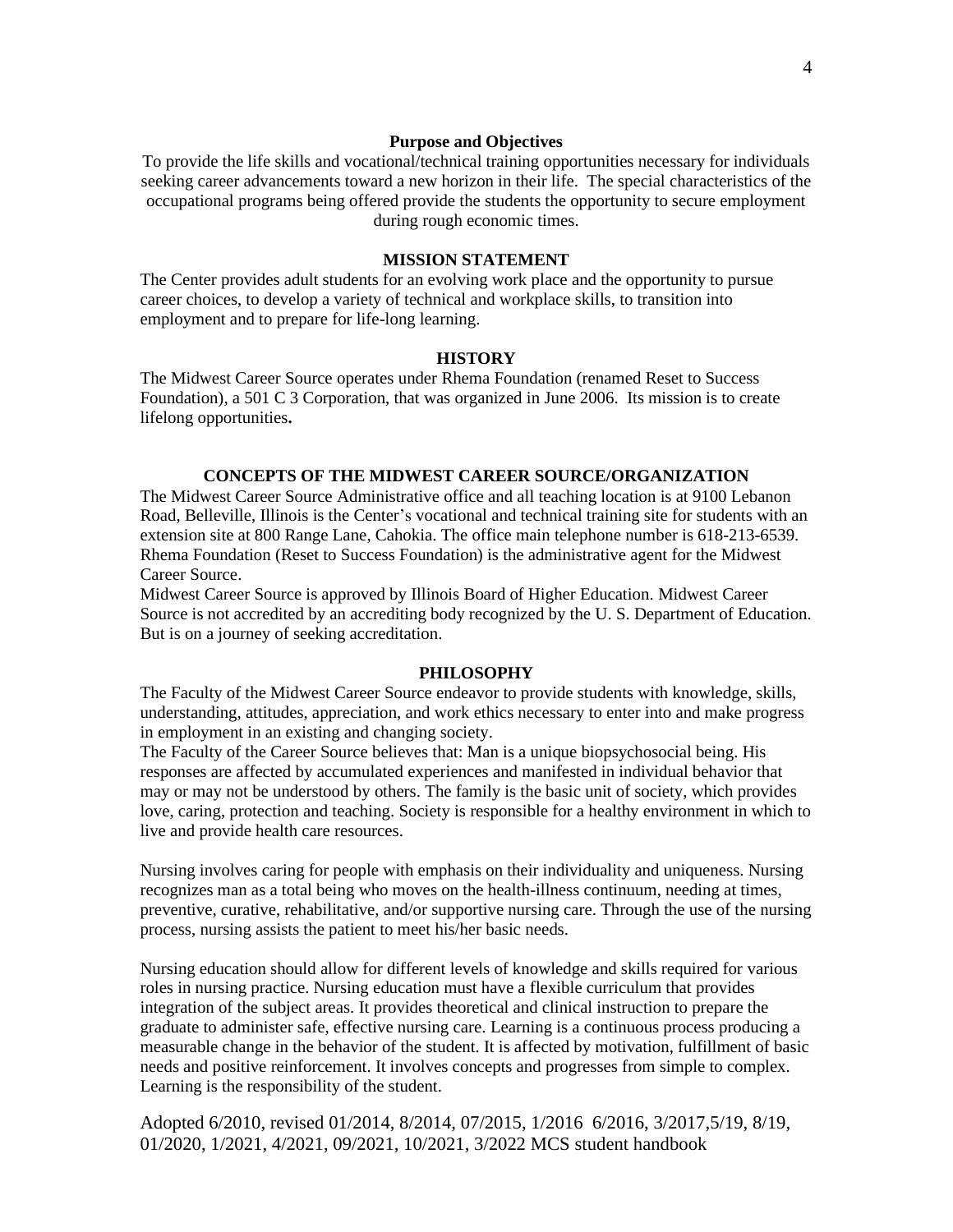The administration and faculty of the Career Center is responsible for structuring content for student learning. Instructors guide the learner in goal setting and problem solving, realizing that learning does not proceed at the same rate and in the same way in every individual. On-going evaluation is an important part of the teaching-learning process. The faculty utilizes student evaluation of the program to monitor trends and initiate change as indicated.

#### **CONCEPTUAL FRAMEWORK**

The conceptual framework for the Career Center is based on the beliefs that man is a unique biopsychosocial being and that the healthcare worker, is an integral part of the health team, performs and acts requiring special skills and knowledge to meet the needs of the individuals.

#### **Midwest Career Source Academic Calendar (see attachment B) Admission**

#### **APPLICATION AND ADMISSION**

Applicants are accepted after meeting academic requirements and completing their application as outlined below. The school is open to men and women of all ages who meet the requirements, regardless of race, religion, sex, age, marital status, sexual orientation, handicap, national origin, or ethnic background. Students should be aware that the Career Center comply with the American Disability Act and its mission.

Qualifications:

1. 16 years of age, senior in high school, GED certificate, high school graduate.

2. Successful completion and passing of pre-entrance examination. All applicants will be required to pass the Pre-Entrance Examination. Scoring above a  $10<sup>th</sup>$  grade reading and comprehension level.

\* Applicants may take the Pre-entrance Exam three (3) times.

3. Character references - two (2). (Employers or Co-Workers are preferred) If not applicable then by a teacher, pastor, etc. References given by family members will not be accepted.

4. For health career programs, a physical completed on the school's form within a year of starting class along with the following immunizations: two (2) MMR, documented proof of Chicken pox or Varicella Titer, TB test within six months of starting class, 2-step skin test or chest x-ray prior to going to the clinical site If past positive skin test, a copy of current checklist required, may be obtained at local health department and have either started or completed Hepatitis B series. An immunization record that includes dates of vaccination or lab reports with immunization titers must be submitted for verification of immunity. A TB skin test must be performed unless written verification that a TB skin test is performed annually. Hepatitis series that is incomplete will be considered "on schedule." On schedule implies that the student will complete the series on the recommended schedule. Physical and immunizations are the responsibility of the student.

5. For health career programs, students MAY NOT go to clinical setting without a current CPR card on file.

6. For health career programs, criminal background checks are required.

#### **Students' Rights and Responsibilities**

Students have the right to:

1. A meaningful learning experience in which they are treated as responsible adults.

2. Be reprimanded in private, if possible. If the discipline is be in the presence of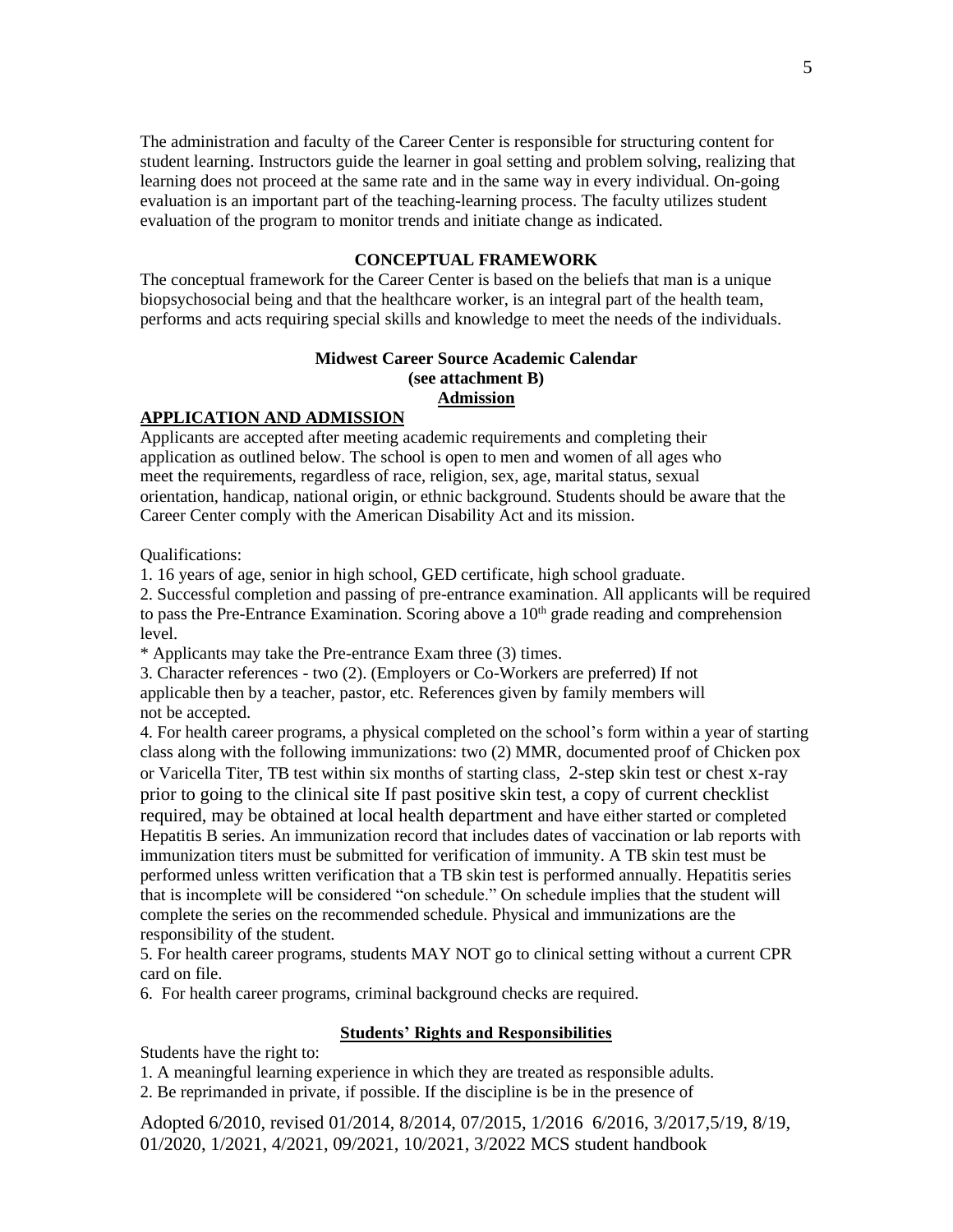others it shall be done in an appropriate manner.

3. A meaningful curriculum in which they can discuss their progress and the evaluation process with their instructor in a supportive manner.

4. Proctored ATI as defined per curriculum.

5. Appeal process if they feel they been unfairly treated.

6. Tutoring as needed.

Students are responsible for:

1. Knowing and obeying all the rules of the Career Center.

2. Their own actions.

3. Respecting the rights and individuality of other students and staff members.

4. Refraining from libel, slanderous remarks, and obscenity in verbal or written expression.

5. Dressing and grooming in a manner that meets the dress code outlined in the handbook.

6. Maintaining the highest level of academic achievement possible.

7. Being punctual.

8. Communicating to staff honestly, whether it be through conversation or a formal written complaint.

9. Self study / non proctored ATI information through out the program and remediation if below level 2.

10. Knowing reasons for probation and dismissal from the program.

#### **Student Services**

#### **Career Development**

Tutoring

1) assistance with resumes and interviewing skills, 2) assistance in locating local job opportunities, 3) personal coaching, 4) clinical site training opportunity

#### **\*EXPENSES**

Application Fee \$ 100.00

#### **Programs and terms per year:**

- Medical Unit Secretary this 480 clock hour course (16 week course) and is delivered by theory & skills lab in the MCS training classroom & clinical experience in the hospital **(see site below)** to obtain a unit clerk certificate using skills acquired listed in the training objectives. **Course objective**: To teach and train individuals how to manage medical information, process physician orders in a hospital, nursing home or physician office. Unit clerks play a vital role in managing information flow in hospitals, nursing homes and doctor's offices. Program cost: tuition- \$2,998, books-\$250.00, lab fees - \$100.00, Supplies -\$250.00, Total - \$3,598.00. **3 terms per year.** Upon completion individuals receive a certificate of completion and can be employed as medical secretaries in clinics, hospitals, nursing homes, doctor's offices
- Basic Nursing Assistant this 172 hour course (8 week course) and is delivered by theory & skills lab in the MCS training classroom and clinical experience in the nursing home **(see site below)** to obtain a BNA certificate using skills acquired listed in training objectives. **Course objective:** To teach and train individuals to help care for patients and to provide support to members of the nursing team. BNAs provide care to patients and provide support to members of the nursing team under the supervision of a registered nurse and licensed practical nurse. Program cost: tuition- \$1,665, books- \$65.00, lab fees- \$163.00, Supplies -\$180.00, Total- \$2,073.00. \*plus \$30.00 drug test &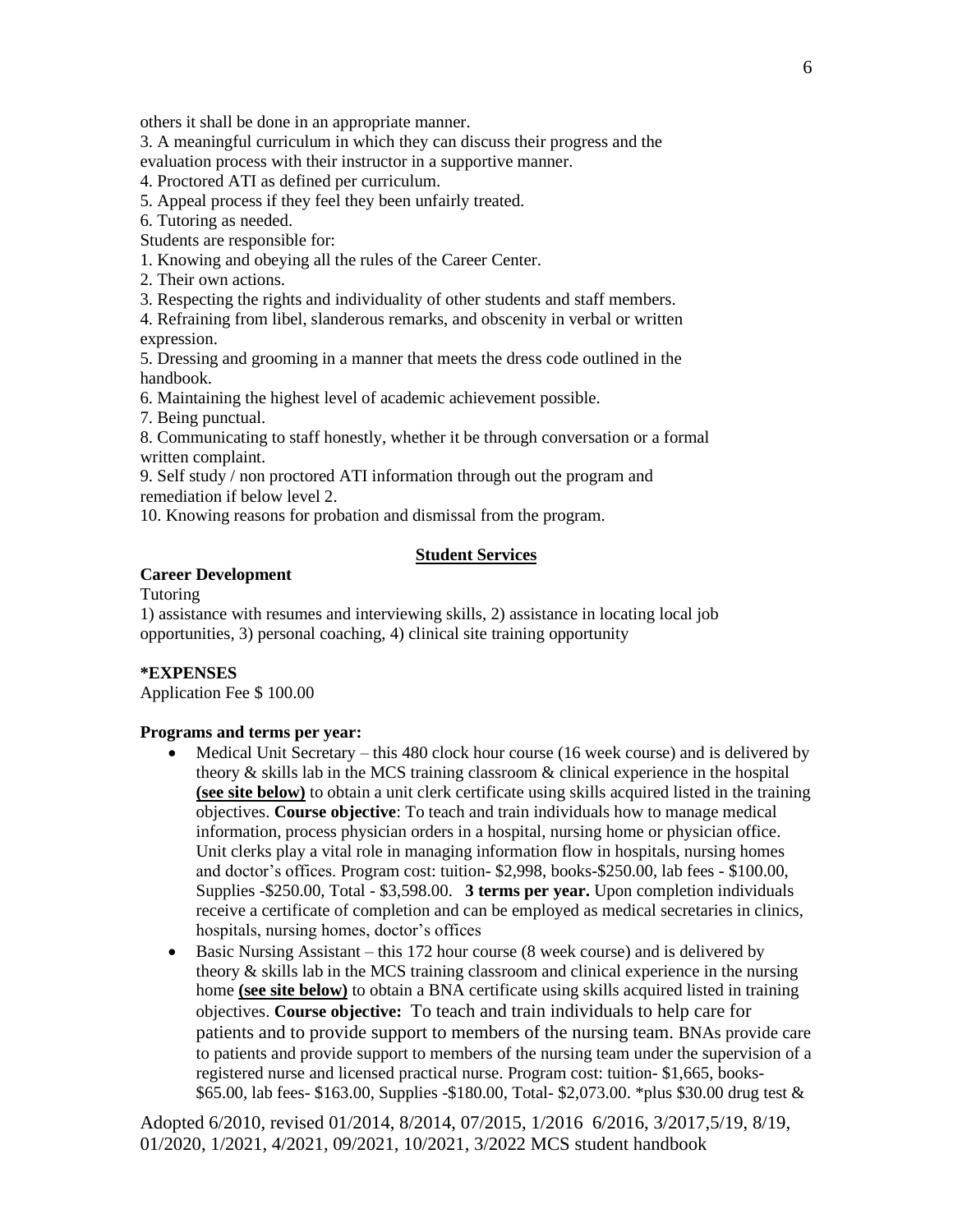\$75.00 exam fee not included. **Four (4) terms per year.** Upon completion individuals receive a certificate of completion and are eligible to take the State Exam to become certified. After successfully passing the State Exam individuals can be employed with employer job titles as CNA or Patient Care Technician in clinics, hospitals, nursing homes, doctor's offices.

- Psychiatric Technician  $-202$  total course (190 hours (8 weeks) that includes theory (105 hrs) & skills (40 hrs) and clinical (57 hrs) experience to obtain a basic psychiatric rehabilitation technician certificate using skills acquired listed in training objectives. **Course objective**: To teach and train individuals to help care for patients and to provide support to members of the nursing team under the supervision of a registered professional and licensed practical nurse. The Illinois Department of Public Health's Program model will be used. Upon successful completion students will receive a certificate of completion and be eligible to take the State Examination as a Certified Nursing Assistant with a Certificate as a Psychiatric Rehabilitation Technician. Graduates can work in clinics, nursing homes, hospitals. Upon successfully passing the State exam, students become Certified Nurse Assistants and eligible to use the term Psychiatric Rehabilitation Technician. Program tuition cost- \$2,570.00, books \$100, lab fees, \$170.00, Supplies- \$180, plus \$30 drug test & \$75.00 exam fee not included. Total \$3,020.
- The Introduction to Information Technology/Computer Science is in-person or online-This is 120- hour course (4 week course) is an introductory program into the **information** systems discipline. **Course objective:** to prepares students with techniques, tools and methods used today in the development and use of computer-based applications. Upon successful completion of the course, students receive a certificate of completion. Course objective: to teach and to prepare students for a wide variety of IT areas to include but not limited to: basic fundamentals of the computer, common information technology terminology, basic computer based applications, software platforms such as: Microsoft word, Excel, Power Point, Moodle and security systems. Tuition - \$1,903.35, Books - \$86.65, Lab fee-\$50.00, Total - \$2,061.65

#### **Theory locations:**

Main campus - 9100 Lebanon Road, Belleville, Illinois 62223 providing:

- Medical Unit Secretary
- Basic Nurse Assistant
- Psychiatric Technician
- Certificate in Information Technology (CIT)

Memorial Hospital- 4500 Memorial Drive, Belleville, Illinois 62226 providing:

- Basic Nurse Assistant
- St. Elizabeth Hospital 1 St. Elizabeth Blvd., Shiloh, Illinois
	- Basic Nurse Assistant

**Clinical Affiliation Sites to name a few**:– BRIA of Belleville Healthcare & Rehabilitation (Nursing Home) Four Fountains, Memorial Care Center, Memorial Hospital, St. Elizabeth Hospital

**Graduation criteria for issuance of program certificates** – Upon satisfactory completion of the program requirements as listed in the course outline with a minimum grade point average of 2.0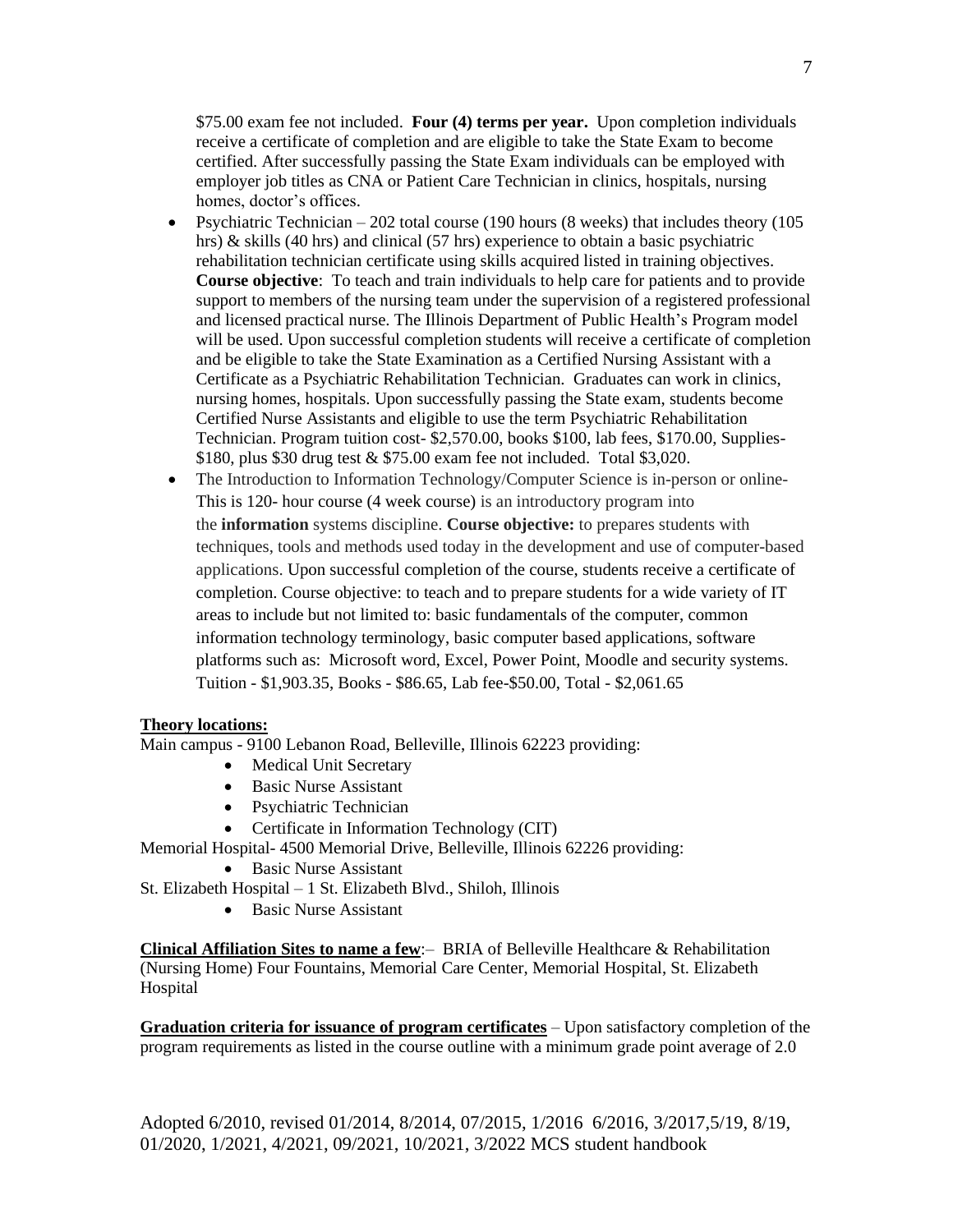The above fees provide the cost for the program all changes must be approved in writing by both the student and school.

**Accreditation** - Midwest Career Source is not accredited by an accrediting body recognized by the U. S. Department of Education.

#### **ACCESS TO RECORDS**

School student records are divided into "student permanent records" and "student temporary records".

"Student permanent records" contain the minimum personal information necessary for the education of students. Such information includes a student's name and address, birth date and place, gender, academic transcript, graduation date, level achieved and scores on college entrance examinations, attendance records, accident reports and health record, record of release of permanent record information, and such other entries as the Illinois Board of Higher Education may require or authorize; and may include honors and awards received, and information concerning participation in Midwest Career Source sponsored activities.

"Student temporary records" contain all information within school student records not contained in student permanent records. Such information includes a record of release of temporary record information, information regarding serious infractions that resulted in expulsion, suspension or the imposition of punishment or a sanction; and may include other information of clear relevance to the education of the student.

Student records, including attendance, academic progress, grades, financial history and transcripts, are secured in locked cabinets in secure area and accessed by assigned office staff. Right to Inspect and Copy School Student Records; Limitations; Cost for Copying A student or any person specifically designated as representative by a student in writing has the right to inspect and copy all school student permanent and temporary records of that student.

No person who is prohibited by an order of protection from inspecting or obtaining school records of a student pursuant to the Illinois Domestic Violence Act of 1986 shall have any right of access to, or inspection of, the school records of that student. No employee shall disclose to any person against whom Career Center has received a certified copy of an order of protection the location or address of the petitioner for the order of protection or the identity of the school in which the student is enrolled. A copy of the order of protection shall be maintained in the record of the student enrolled in the Career Center whose parent is the petitioner of an order of protection.

The cost for copying school student records shall be the actual cost of providing a copy or copies, provided that such costs shall not exceed \$0.35 per page. No student shall be denied a requested copy of school student records due to inability to bear the cost of such copying.

#### **Control of Access and Release of School Student Records**

Career Source reserves the right to control the access to and release of school student records. Career Center has the right to request a copy of any information released.

No person may condition the granting or withholding of any right, privilege or benefits or make as a condition of employment, credit or insurance the securing by any individual of any information from a student's temporary record.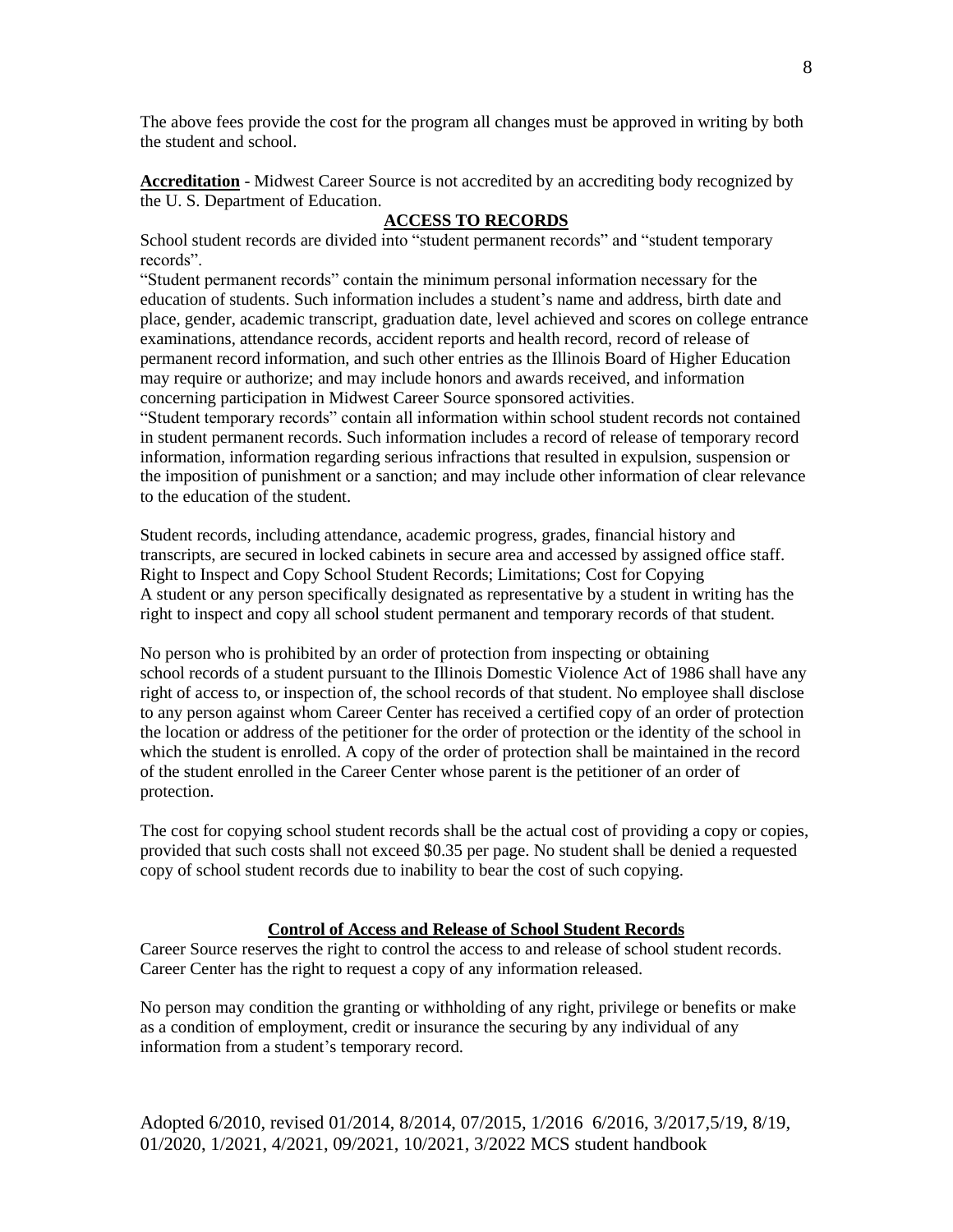School student records or information contained therein may be released, transferred, disclosed or otherwise disseminated, with student consent, to the following:

1. A student or person specifically designated in writing as a representative by a student;

2. An employee or official of Career Center or Illinois Board of Higher Education with current demonstrable educational or administrative interest in the student, in furtherance of such interest;

3. Official records custodians of another school in which the student has enrolled or intends to enroll, upon request of such official or student;

4. Any person for the purpose of research, statistical reporting or planning, provided that no student can be identified from the information and the person to whom the information is released signs an affidavit agreeing to comply with all applicable statutes and rules pertaining to school student records;

5. Any person pursuant to a court order;

6. Any person specifically required by State or Federal law;

7. Subject to regulations of the Illinois Board of Higher Education, in connection with an emergency, to appropriate persons if the information is necessary to protect the health or safety of the student or other persons;

8. Any person with the prior specific dated written consent of the student designating the person to whom the records may be released.

Note: During any campus relocation, student records shall remain confidential, be securely transported and maintained in its original state until arrival at new location for filing.

#### **Rights and Procedures for Challenging School Student Records**

Students have the right to challenge the accuracy, relevance or propriety of any entry in their school student records, exclusive of:

1. Academic grades; and

2. References to expulsions or suspensions if the challenge is made at the time the Student's records are forwarded to another school to which the student is

transferring. Students also have the right to insert in their student record a statement of reasonable length setting forth their position on any disputed information contained in that record.

Career Center shall abide by the procedures prescribed by the Illinois Board of Higher Education when a challenge is made. Students who desire to challenge school student records may request a hearing by submitting a written request to the Career Center Coordinator, said request shall contain notice of the specific entry or entries challenged and the basis of the challenge. Challenge procedures shall include the following:

1. An initial informal conference with the student, within 15 school days of receipt of the request for a hearing.

2. If the challenge is not resolved by the informal conference, formal procedures shall be initiated.

#### **COMPLAINTS AGAINST THIS SCHOOL MAY BE REGISTERED WITH THE ILLINOIS BOARD OF HIGHER EDUCATION:**

**Student's have a right to file a complaint with the Illinois Board of Higher Education (IBHE)**

#### **IBHE contact information:**

**IBHE, 1 N. Old State Capitol Plaza, Suite 333, Springfield, Il. 62701-1377, 217-782-2551 www.ibhe.org**

#### **Directory Information and Disclosure**

Information that may be designated as directory information shall be limited to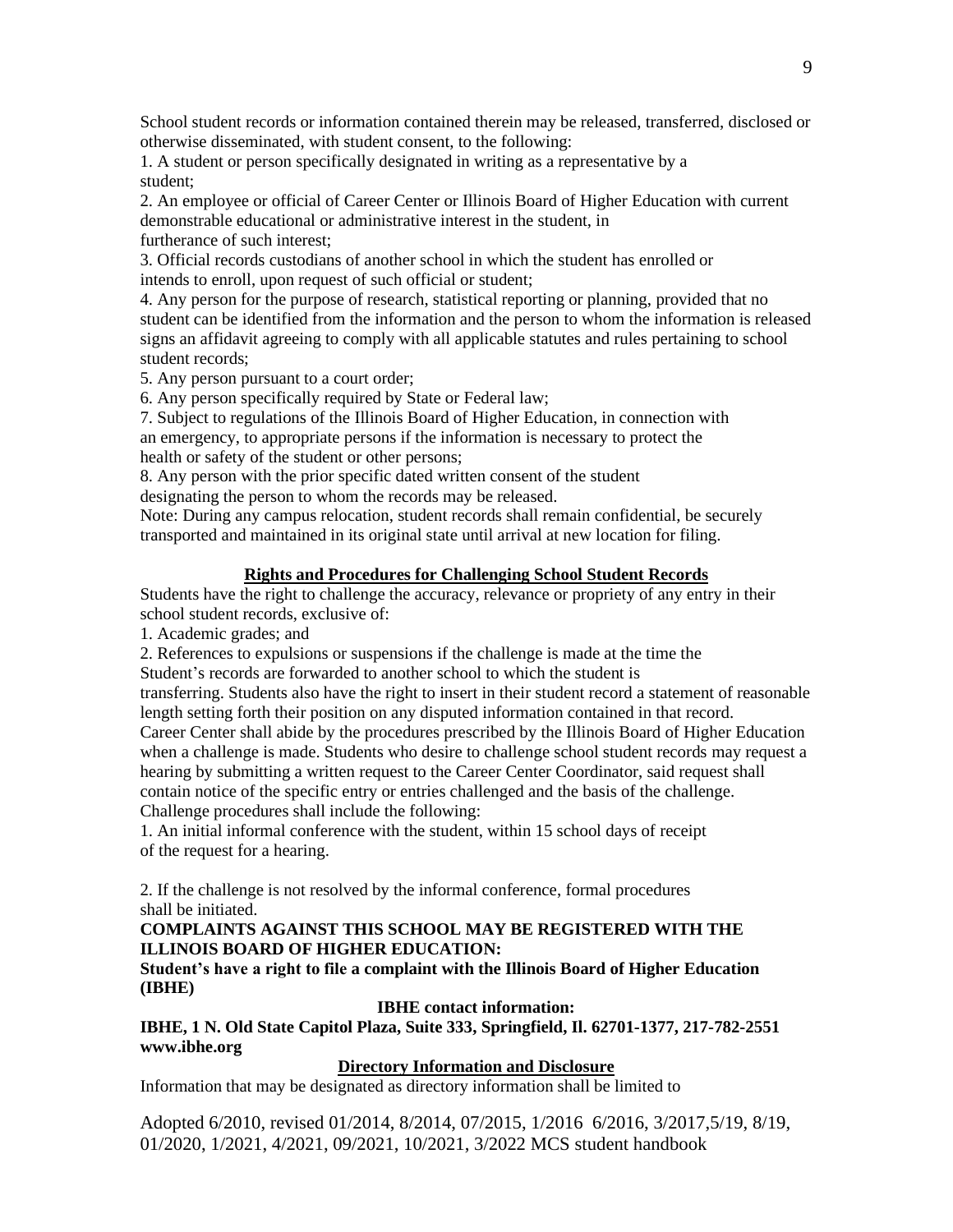identifying information: name, address, gender, grade level, birth date and place, parents' names and addresses; academic awards, degrees, and honors; information in relation to school-sponsored activities and organizations; major field of study; and period of attendance in the school.

"Directory Information" may be released to the general public, unless a student requests that any or all such information not be released.

#### **MAINTENANCE, SECURITY AND RETENTION OF STUDENT RECORDS**

MCS annually reviews all school student records. Student permanent records are those such as student's full legal name, parent's name, date of birth, gender, telephone number and address, evidence of attendance, year of completion, copies of report cards, formal test results, intervention, health documentation or any other important documentation of a student's school years are retained for not less than 60 years. Student temporary records are those such as daily correspondence, work samples, informal testing and are retained for 3 years after student's departure. Students who graduated or otherwise terminated enrollment at Career Center prior to 3 years are notified that if they desire a copy of their temporary records before the records are deleted/destroyed, they must make that request to Career Center in writing. The scheduled destruction date of temporary records is July 1 of each year. Questions regarding school student records and procedures should be directed to the Career Center Coordinator. Student records are maintained in the secured Administrative office. Student records contain documentation of: Attendance, academic progress, grades and financial history.

#### **Student Payment responsibilities**

Financial responsibility begins at the time of registration. When a student registers for a class, he/she is liable for payment of the charges associated with that class. Each time a student registers, they must select from one of the payment **options –**

- 1) Payment in full payment is due two weeks prior to the start of the class. If the student is registering during this two-week period, payment must be made at the time of registration.
- 2) Payment schedule 25 % is due two weeks prior to the start of the class or at the time of registration and the balance is due by finals.
- 3) Students who wish to budget payment of their tuition over several months should make special arrangements with the financial office.
- 4) Students whose employer is paying their tuition assistance must present a form or letter of intent on company letterhead at the time of registration.

(Deposits or down payments shall become part of the tuition) **Methods of payment**

1) Cash, 2) cashier's check, 3) major credit card, 4) debit card, 5) Employer (Company) check

#### **Tuition Refund (earned and unearned)**

#### **REFUND / CANCELLATION POLICY**

#### • **Tuition Refund Policy**

Refunds to the student shall be paid in the following circumstances: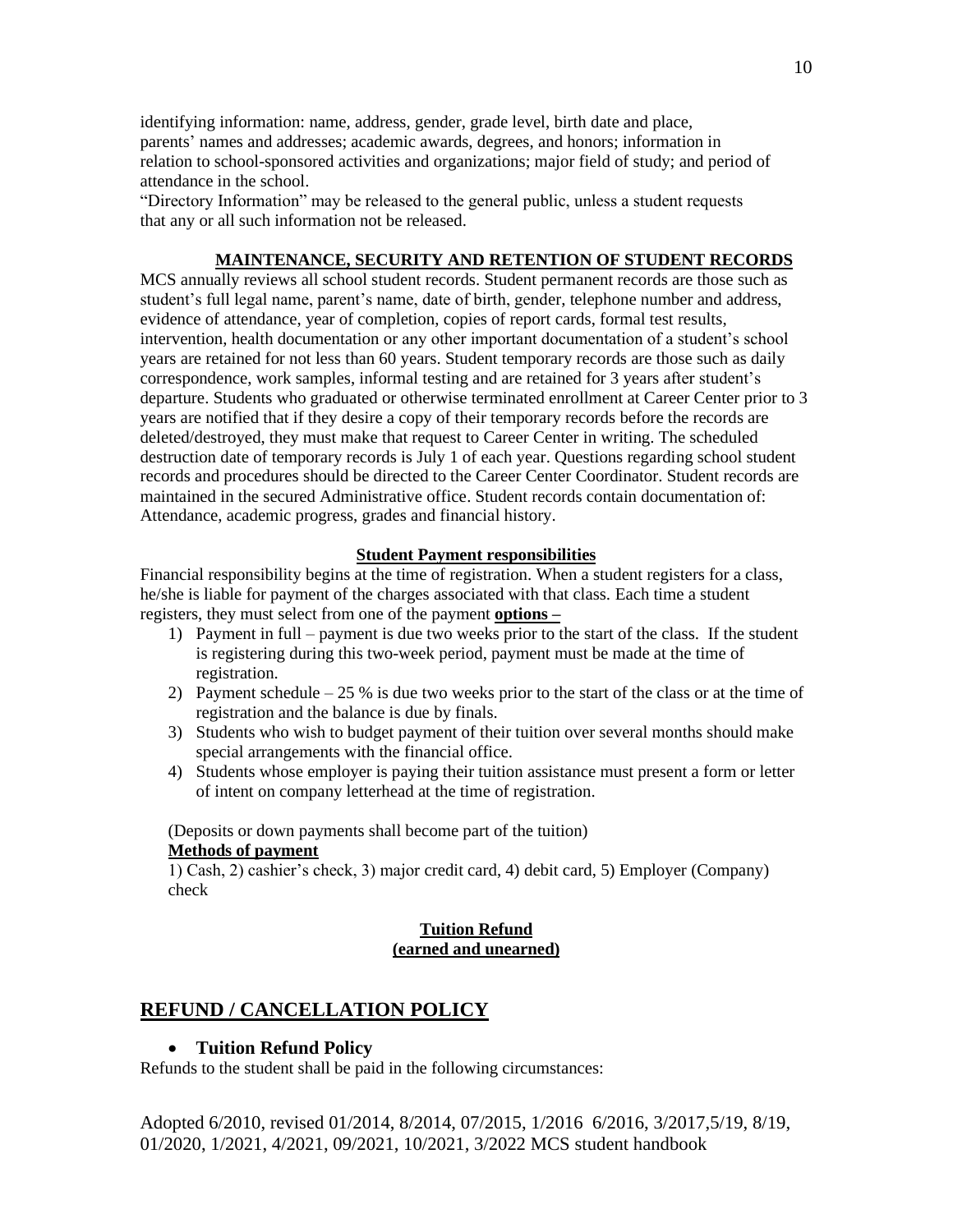- The prospective student did not receive a copy of the enrollment agreement and a current catalog or bulletin;
- The course of instruction is cancelled or discontinued
- The classes are not conducted on the days or times scheduled, detrimentally affecting the student
- All changes must be approved in writing by both the student and the school.

(Deposits or down payments shall become part of the tuition)

• Should the student's enrollment be terminated or should the student withdraw for any reason, all refunds will be made according to the following refund schedule:

## o **Tuition Reimbursement Scale or Schedule**

When a student has completed in excess of 5% of the course of instruction the applicationregistration fee shall be retained. A part of the tuition and other instructional charges shall be retained in an amount computed prorate by days in class plus 10% of tuition and other instructional charges up to completion of 60% of the course of instruction.

When the student has completed in excess of 60% of the course of instruction the applicationregistration fee and the entire tuition and other charges shall be retained.

When notice of cancellation is given, any books and materials returned to the school unmarked fees shall be refunded.

## **Cancellation Policy**

- Cancellations should be in writing and submitted to the Admission/Administrative Office. When notice of cancellation is given before midnight of the fifth business day after the date of enrollment but prior to the first day of class, all application-registration fees, tuition, and any other charges shall be refunded to the student;
- When notice of cancellation is given after midnight of the fifth business day following acceptance but prior to the close of business on the student's first day of class attendance, the school shall retain the application-registration fee of \$100.
- When notice of cancellation is given after the student's completion of the first day of class attendance, but prior to the student's completion of 5% of the course of instruction, the school shall retain the application-registration fee, an amount not to exceed 10% of the tuition (unearned) and other instructional charges or \$300, whichever is less.
- When a student has completed in excess of 5% of the course of instruction the application-registration fee shall be retained. A part of the tuition and other instructional charges (earned) shall be retained in an amount computed prorate by days in class plus 10% of tuition and other instructional charges up to completion of 60% of the course of instruction.
- When the student has completed in excess of 60% of the course of instruction the application-registration fee and the entire tuition and other charges shall be retained.
- When notice of cancellation is given, any books and materials returned to the school unmarked fees shall be refunded.
- A written acknowledgement of a student's cancellation or written withdrawal will be mailed within 15 calendar days of the postmark date of notification. If the refund has been mailed to the student within the 15 calendar days, written notification will not be given. All refunds will be made by the school within 30 calendar days from the date of receipt of the student's cancellation.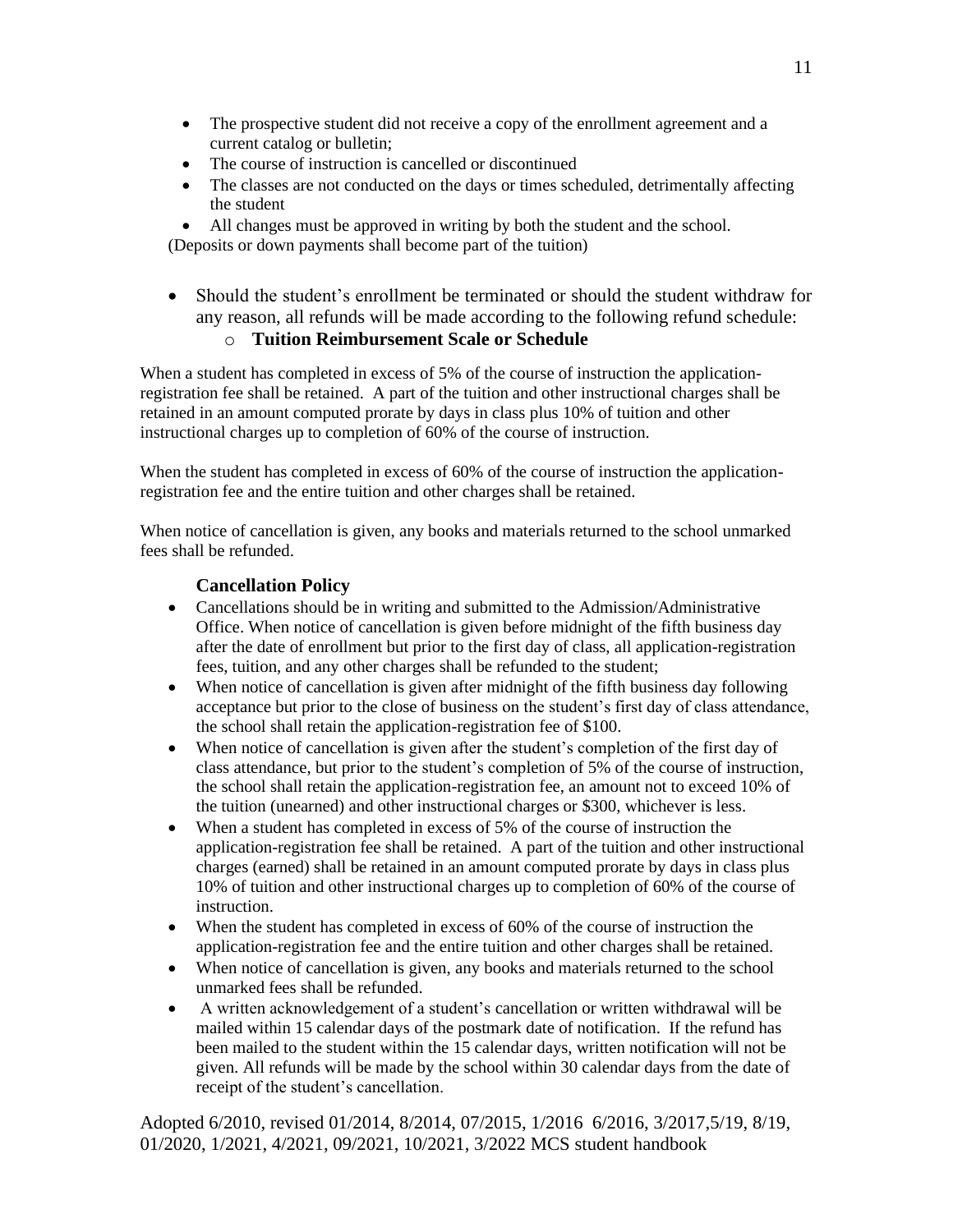- The unexplained absence of a student from school for more than 15 school days shall constitute constructive notice of cancellation. For the purposes of cancellation, the date shall be the last day of attendance.
- Students who on personal initiative and without solicitation enrolls, starts, and completes a course of instruction before midnight of the fifth business day after the enrollment agreement is signed, is not subject to the cancellation provisions of this Section.

#### **Withdrawal Procedure**

• Students withdrawing from the program must notify the Program Administrator in writing. In some cases, notification of removal will come from the Program Administrator to the student. Upon a student's withdrawal or removal from a program, the student's withdrawal date will be determined by the institution. The withdrawal date shall be the last date of attendance or the date the student informed the institution he or she was withdrawing, whichever is first. Students considered to be "unofficial" withdrawals will have the last day of attendance used in the calculation.

#### **Responsibility for Payment of School Expenses**

See Enrollment Agreement

Signed Date

#### **Academic Standards and Attendance Policies**

#### **ACADEMIC STANDARDS**

MCS offers educational opportunities without regard to age, color, race, sex, nationality, religion or religious affiliation, sexual orientation or handicap. Students are evaluated on nursing practice skills, professional qualities, personal qualities, attendance and classroom/clinical performance. These qualities and skills are based on the objectives of the program.

#### **1. HEALTH OCCUPATIONS:**

Students must develop and maintain safe practice skills in the theory and clinical area. Students are expected to achieve proper:

- a. Communication skills
- b. Organizational ability and prioritizing
- c. Knowledge and judgment
- d. Procedural skills
- e. Professional manner

### **2. PROFESSIONAL QUALITIES:**

Students must demonstrate certain professional qualities for dealing with patients and their families, as well as to instructors, other students and coworkers.

Students are expected to:

a. Develop and maintain good physical and emotional well-being.

b. Assume responsibility for purposeful self-activity in the classroom and the clinical area.

- c. Develop and maintain high standards of integrity.
- d. Accept responsibility for their own actions.
- e. Have caring as a moral ideal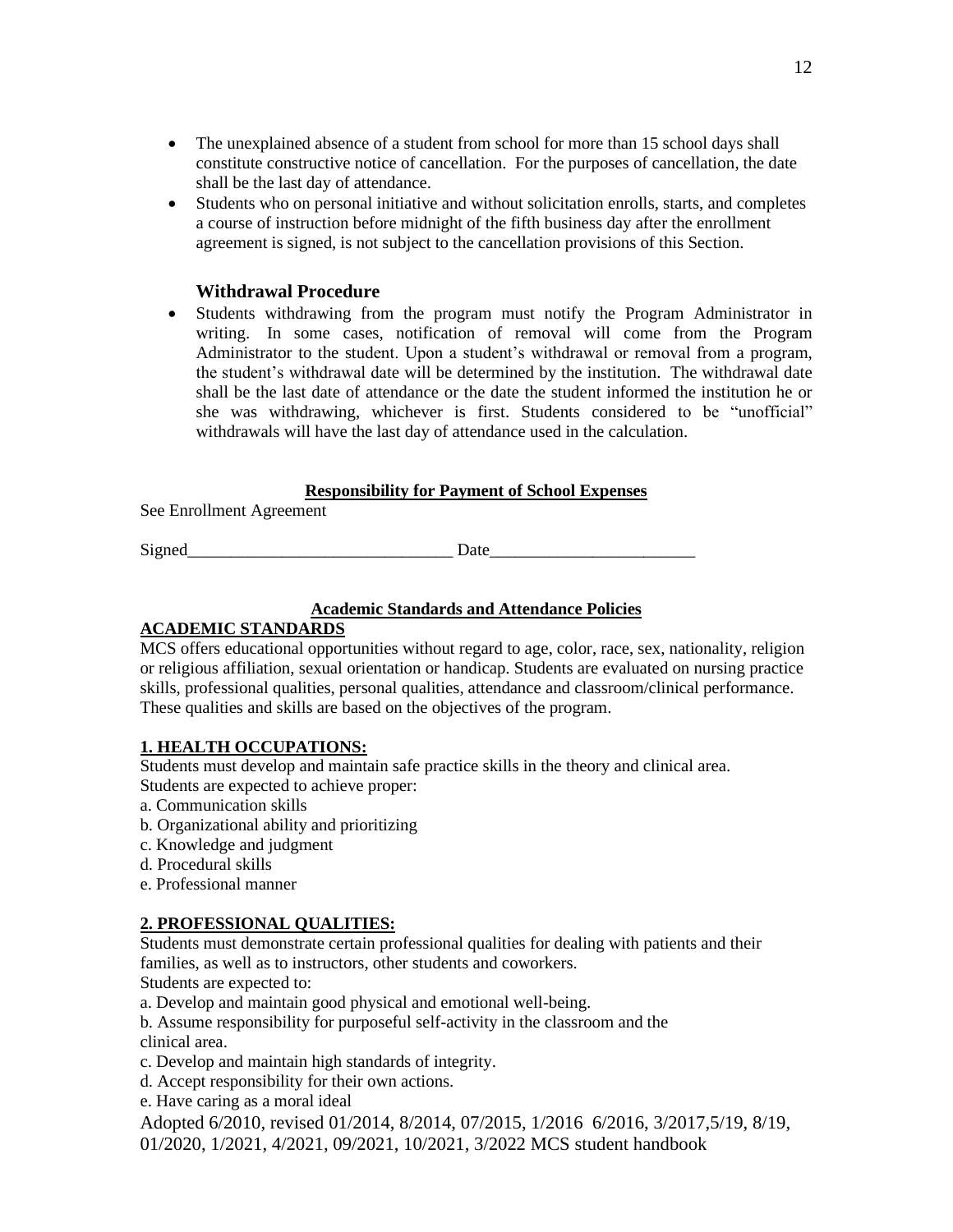# **3. PERSONAL QUALITIES**:

Students are expected to exhibit Ethical Behavior

a. Students will be respectful to persons in actions and words.

b. Honesty is expected of every student.

Students who do not comply with the above Academic Standards criteria may be subject to dismissal from the nursing program

#### **Unethical Behavior**

a. Students involved in cheating of any kind.

b. Falsification of information of any kind.

c. Taking equipment or supplies from school or health agency without permission of the instructor.

d. A violation of confidentiality (the disclosure of information received for treatment, assessment, chart review, observation, conversations or any other sources.) related to client care, families or the clinical setting.

A student who commits any unethical behavior is subject to IMMEDIATE dismissal from the program.

#### **ATTENDANCE**

Attending class is an expectation and responsibility when enrolled at the School. A student cannot be evaluated unless continuously present in the classroom and/or clinical area. Absences and tardy days will be closely monitored.

#### Classroom:

Students may be absent up to three (3) days per course or program without penalty. Of those three (3) days per course or program, only one (1) day may be a clinical day (neither clinical day can be the first or the last). As a courtesy, after two and a half  $(2 \frac{1}{2})$  absences per course or program, students will be notified of their attendance status and that additional absences could lead up to dismissal from the program. The unexplained absence of a student from school for more than 15 school days shall constitute constructive notice of cancellation. For the purposes of cancellation, the date shall be the last day of attendance. Students, however, are responsible to check and know their own attendance status. Students are expected to complete any assignments or complete make up work for the days they are absent. The course syllabi may include a daily participation grade that includes class attendance.

Make-ups for missed days must be scheduled with the Instructor as soon as the day is missed. If student assignments are not completed, the Instructor, at their discretion, may ask students to remain at the clinical site until all assigned work is completed.

#### **Lateness/Tardy: Lateness/tardy is NOT acceptable.**

Attendance will be taken by the clock in the classroom and clinical setting, not by individual watches. Arriving tardy to the clinical setting will be counted as a full day of absence. If a student is tardy, they may remain in the clinical setting so that they do not miss the experience; however the recorded absence due to lateness/tardy will not be changed. The student may be required to make up a clinical day on a Saturday. Only two tardies are allowed in the classroom setting. Any future tardies will count as one half day absence each.

There are NO excused absences for classroom or clinicals. However the following are the exception to the rule.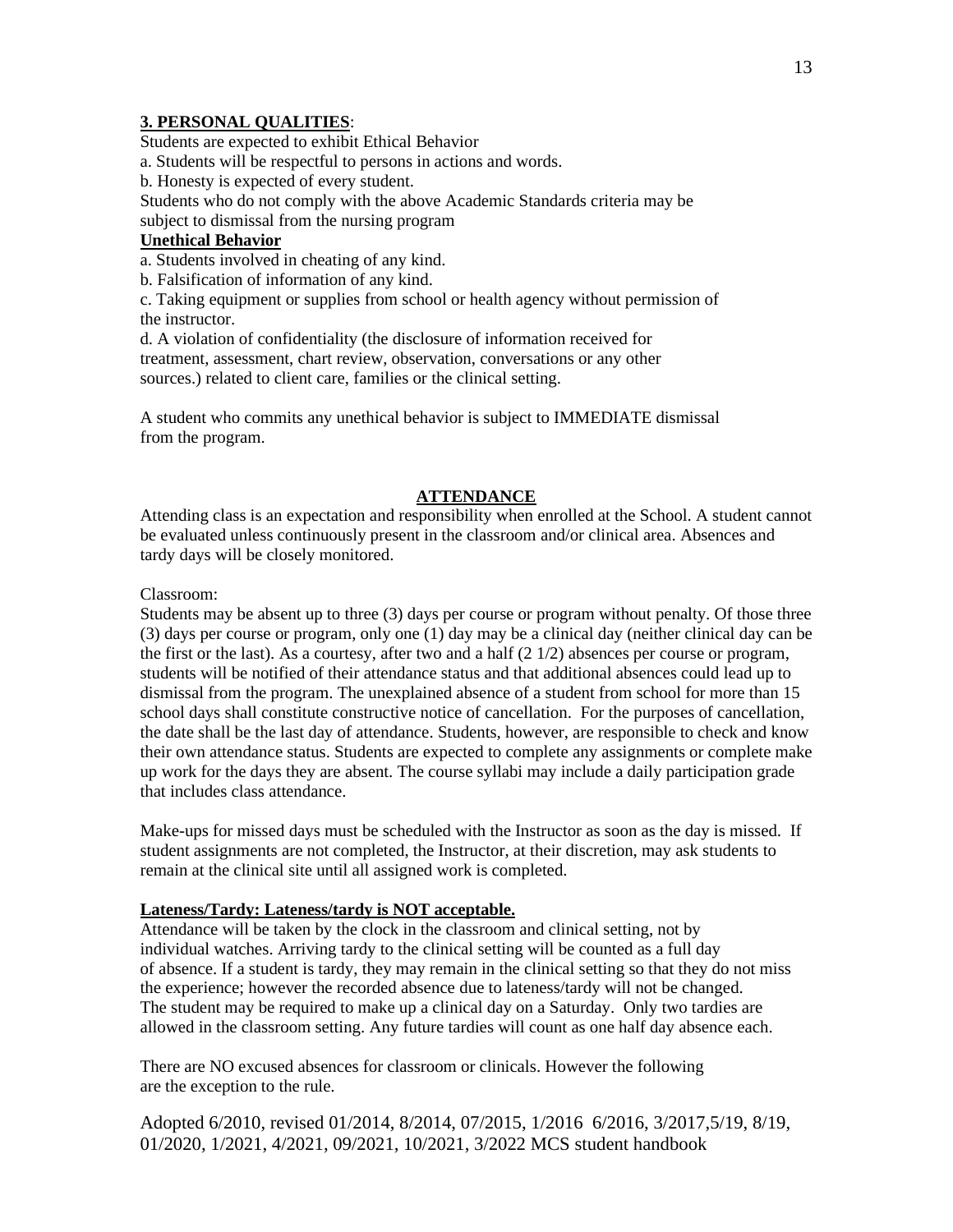1. Documented Military Training (In and Out of the Country)

2. Subpoenas (Must have "Subpoena" noted on the document)

#### **NOTIFICATION OF ABSENCE**

#### **CLASSROOM**

Students who will be absent or tardy for classroom must call the School office at 618-213-6539 as soon as possible and leave a message. Be sure to include:

1. Name

2. Date

3. Time

4. Reason and class that you will not be attending or will be arriving tardy.

Leave a message on the answering machine if the school office is closed.

### **CLINICAL**

1. You MUST notify your clinical instructor and/or assigned health agency at least one hour prior to start of the clinical day.

AND

2. You MUST also call the School office.

a. Students who will be absent or tardy for clinical must call the School office at 618-213-6539 and leave a message identifying your instructor. Be sure to include:

1. Name

2. Date

3. Time

4. Clinical assignment/Instructors name and reason that you will not be attending.

b. Students who will be absent for clinical must also call the clinical instructor or assigned health agency. The message left should include:

1. Name

2. Date

3. Time

4. That you are a student at Midwest Career Source and

ask that a note be left for your clinical instructor that you will be absent.

The student should record the name of the person who took the message regarding the absence in case of any discrepancies. If a discrepancy occurs and the student has not recorded the name of the person they spoke with then the student will be considered a "no call, no show."

**NOTE**: "No Call No Show"

A STUDENT WHO IS ABSENT FROM CLINICAL WITHOUT NOTIFYING THE SCHOOL AND/OR THE CLINICAL AGENCY WILL BE PUT ON PROBATION!

#### **Documenting absences/tardiness:**

Clinical Instructors will complete an absence/tardy sheet for each student who is absent or tardy. Each student will be required to give the reason for their absence and sign the form. The forms are turned into the front office and filed in the student's permanent record. This is verification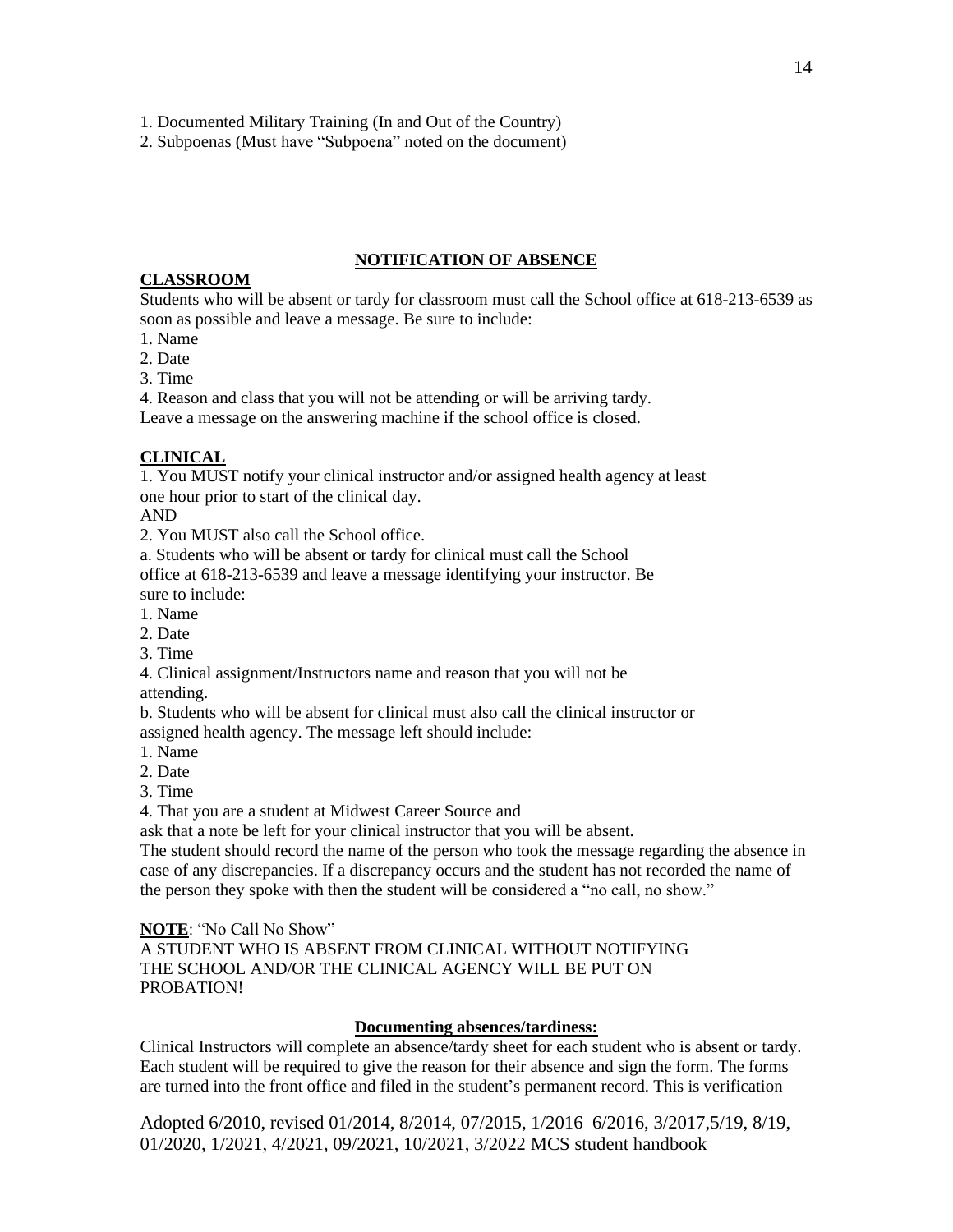that the student was absent/tardy on the day recorded. Students must sign in and out of school for classroom attendance. Failure to sign in prior to the beginning of class will count as a tardy. If the student does not notify the office of failure to clock in within 1 hour after the beginning of class, student will receive ½ day absence. Students are not allowed to clock out early without instructor consent. If the instructor has completed lecture, student is required to stay and study until time to clock out. Career Center is a clock hour program. SIGNING IN AND/OR OUT FOR ANOTHER STUDENT WILL RESULT IN IMMEDIATE DISMISSAL

FROM THE PROGRAM!

#### **Classroom**

#### **DAILY SCHEDULE**

CLASSROOM: 8:00 A.M. - 4:00 P.M.

Instructors will have office hours available per syllabus. Otherwise other hours should be made by appointment.

There will be a lunch break of 30 minutes with A.M. and P.M. breaks of 15 minutes. Students may leave campus to eat.

No food may be eaten in the classroom or lab areas. In the classroom, students may have bottled water in clear, capped containers only. No drinks are allowed in the lab area. There are NO exceptions to this rule.

#### **CLASSROOM PERFORMANCE**

A. Classroom conduct:

1. Will be respectful and an atmosphere conducive to learning.

2. Avoid holding conversations with classmates while the instructor or another student is speaking.

3. Alert/ Awake undivided attention during class sessions

4. Refrain from participating in distractive behavior.

5. Participate in learning by using a variety of methods: note taking, group participation, class discussion and audio taping as appropriate.

6. Cell phones, pagers, etc. are to be on silent or turned off during class sessions.

7. Children are not allowed to be taken into the classroom or skills lab.

8. Students should conduct themselves in a professional manner while in the

Learning environment of classroom, skills lab, or clinical.

\* Additional behavioral expectations may be outlined at the discretion of each instructor

\*The instructor reserves the right to ask a student (s) to leave if engaging in disrespectful or disruptive behavior. A disciplinary form will be completed, and, you may be referred to the Coordinator.

B. Students are required to achieve a final grade of at least a "C" in each theory course or will be dismissed from the program.

C. Subjects must be taken in sequence as shown in the curriculum of the School's program.

### **GRADING/EVALUATION SYSTEM**

The following letter grade system is used in classroom theory:

| Grade | Description                   | <b>Grade Points</b> |
|-------|-------------------------------|---------------------|
| $A -$ | Academic Excellence 93 - 100% | 4                   |
| B -   | Above Average 86 - 92%        | 3                   |
| $C -$ | Average 77 - 85%              |                     |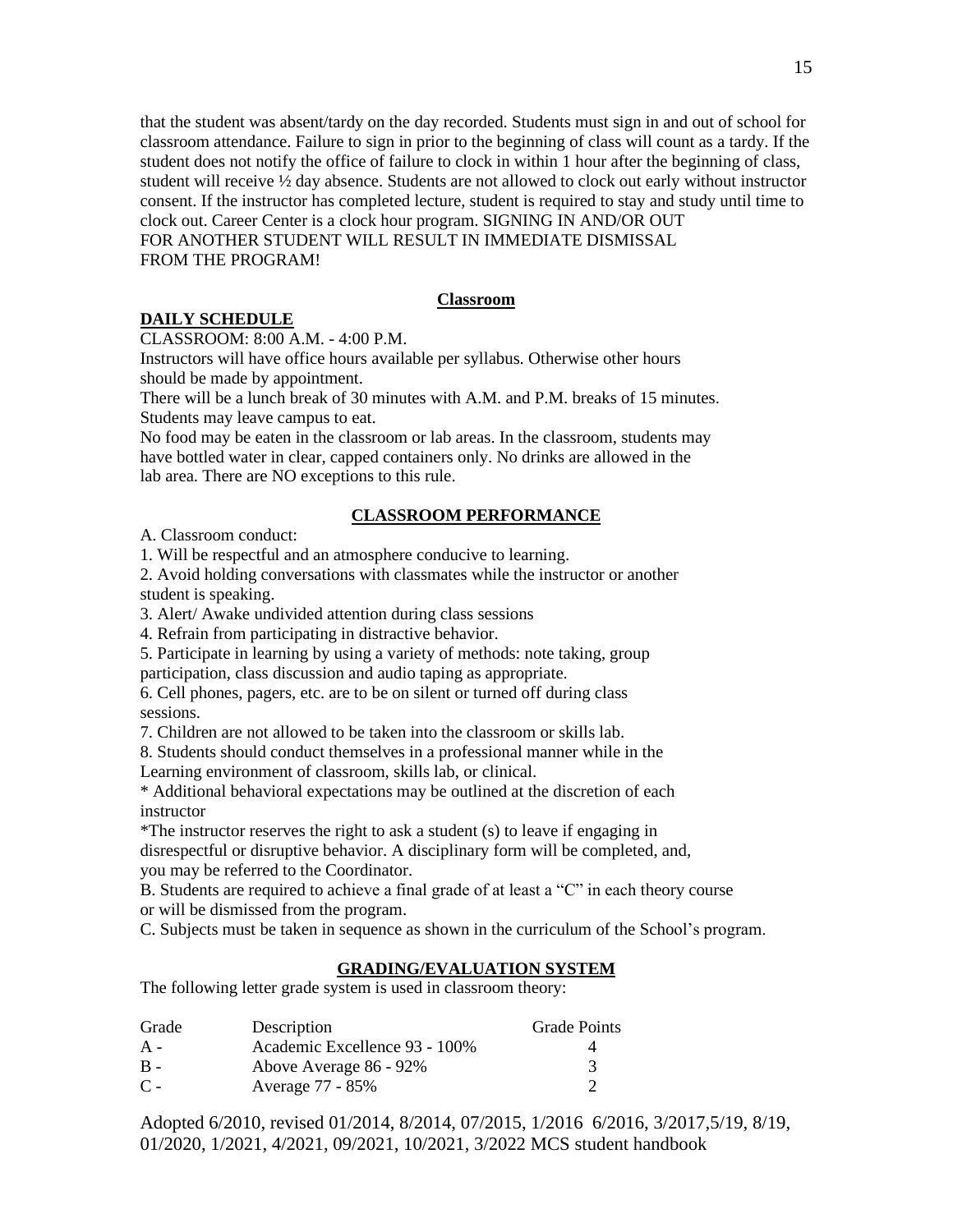| $D -$ | Below Average - Failure 70 - 76% |  |
|-------|----------------------------------|--|
| F -   | Failure $0 - 69\%$               |  |

 $P -$ Passing - denotes skills lab course work equivalent to a C or better level – using the skills lab performance evaluation system that each skill will be safely performed with no critical issues violated.

 $F-$  Failing - denotes skills lab course work equivalent to a D or lower – using the skills lab performance evaluation system that each skill has not been safely performed with critical issues violated.

WX – Official withdrawal, non-attendance/participation – students who withdrew but never attended any classes and did not submit any assigned work.

UW – Unofficial withdrawal, only for students who cease to attend a class following some attendance or participation.

E. Written assignments are considered part of the requirements for all courses. Any written assignment which is not handed in by the due date will have five (5) percent deducted from the score for each day late. At the instructor's discretion this may vary but would be identified in the syllabus.

F. Evaluation Tools:

1. Oral and written exams

2. Laboratory practice followed by return demonstrations

3. Special assignments: diabetic diet, care studies, etc.

4. Students are expected to submit Self-Evaluation Forms for all clinical rotations.

5. ATI Proctored Exams

G. Make-up Test: A student who misses a test or who is absent the day of a test must make an appointment to make-up the test per school policy. Appointments must be made by either calling or in person to the Front desk or the Administrative Assistant. The responsibility lies with the student. Example: If you miss an AM class but return to class in the PM you will be expected to make an appointment to take the test at 4:00p.m., or when class is dismissed. If you miss the entire school day you will need to make an appointment for either 7:30 am or 4:00p.m. the day you return.

#### **Tests**

Not taken upon return to class or clinical will have a five (5) percent penalty for each class/clinical day until the test is made up. Students should speak with their instructor regarding taking the test early if they will have a planned absence on a test

Make-up Work: The responsibility lies with the student to be prepared regardless of absences. It is the responsibility of the student to inquire about make-up work. Assignments not completed upon return to class will have a five (5) percent penalty for each class/clinical day until the test is made up.

For health career programs, students must be passing one week prior to first clinical rotation. A student must have demonstrated competency in all lab skills prior to attending the first clinical rotation. If a student is not passing at this point, the student will be recommended for dismissal for academic failure by the Career Center*.*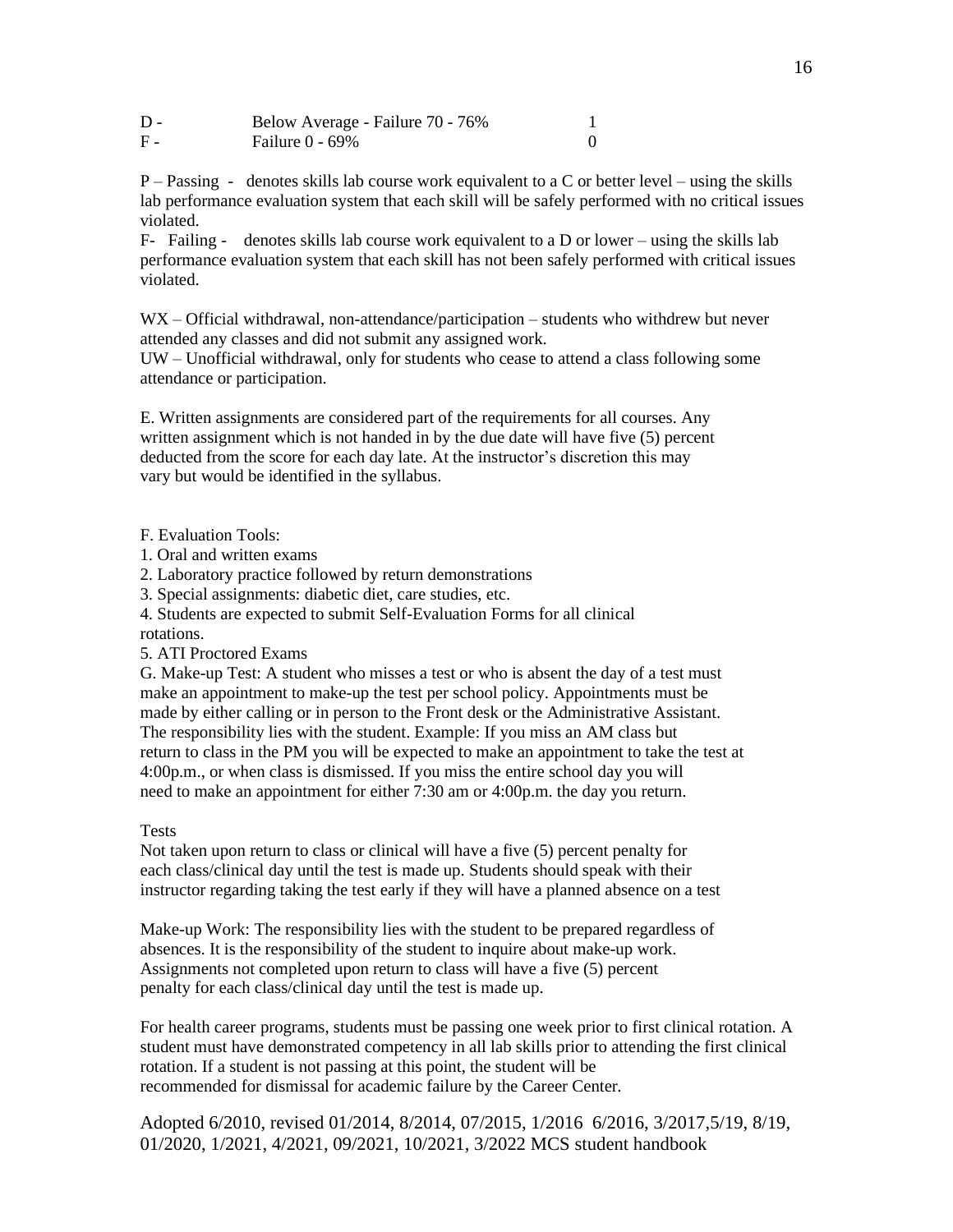I. Students will receive forms to evaluate classroom instruction and instructor. Evaluation forms are given to provide feedback to each nursing instructor.

PROBATION will be given to a student who misses two (2) or more lab prep or lab days.

#### **DRESS CODE**

Students will have a well groomed appearance. Clean, appropriate clothing is expected in the classroom.

1. Students MAY NOT wear: tops with inappropriate logos/language printed on them, any revealing blouse or top such as spaghetti straps, tube tops or halter tops. Bare midriff will not be acceptable. Shirts must be tucked in or bottom of shirt must cover waistband of pants.

2. Students MUST wear shoes at all times. All hats and caps are to be removed while in the building.

Failure to comply with the dress code in the classroom will result in completion of disciplinary action form and may result in dismissal from class for the day. Any student who is sent home for a violation of dress code will receive an absence for that day. Continued violation will result in probation.

#### **Clinical**

#### CLINICAL ASSIGNMENTS

Time Varies. The time varies to meet the objectives of each course/program but is typically 7:00- 2:30. Students will be informed of hours for each clinical assignment in advance. Evening clinical may be required.

A meal break of 30 minutes and one break of 15 minutes will be scheduled by the instructor in accordance with agency policy. Students may bring a lunch or take advantage of agency facilities.

Clinical Affiliation Sites to name a few:– Four Fountains, Memorial Rehab, Memorial Hospital, St. Elizabeth Hospital & BRIA Healthcare Nursing Home, Caseyville Nursing Home

#### **CLINICAL STANDARDS**

Students are to abide by the policies and procedures of the clinical facilities and observe regulations regarding patient safety and welfare.

All Students must meet the recommended criteria of each clinical site utilized by the program. If a question or problem arises concerning a patient, agency staff, or another student, it is the responsibility of the student to seek guidance from their primary source, the clinical instructor.

Students will not be able to refuse any clinical assignment. If there is a problematic situation the student should discuss it with the clinical instructor prior to assignments. Ultimately the instructor makes out the assignments.

Students may not visit friends, relatives, or former patients during clinical hours.

Students may not receive visits from friends or relatives in the clinical area during

clinical hours, including break and meal times. In some circumstances, the instructor may consent to the above prior to the action or event.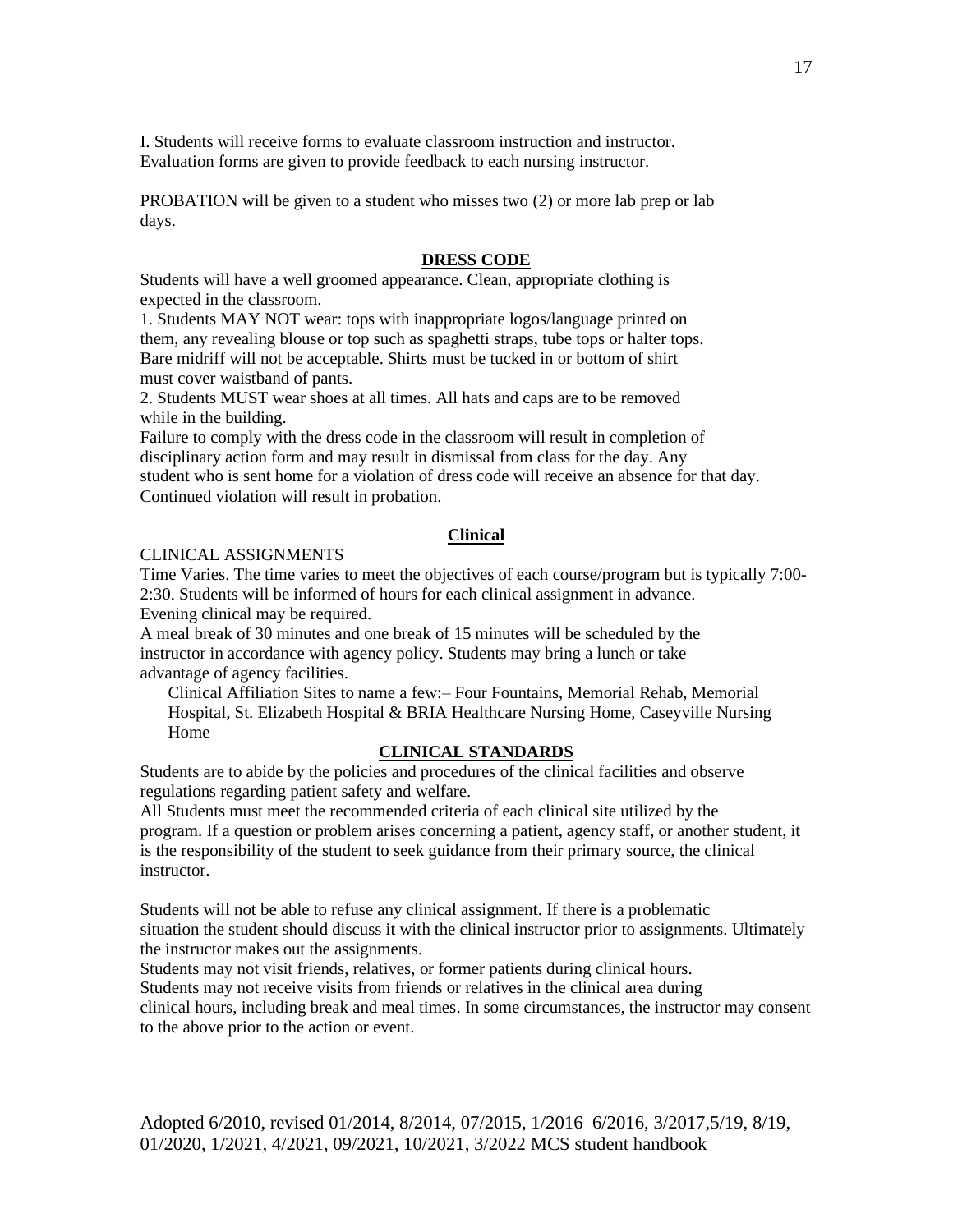A student who contacts a patient after completing their assigned care is not demonstrating professionalism and may be considered in violation of that patient's confidentiality. Students may not develop personal relationships with patients in any setting.

For the purpose of confidentiality issues, students must advise the instructor if they are assigned to provide nursing care to an acquaintance, friend, or relative.

Only emergency messages will be delivered to students during clinical assignments. Students should inform friends and relatives that they cannot be reached during clinical hours, except for emergencies. In the event of a true emergency; Career Center support staff will contact the student's instructor. Student phone calls to the Career Center office are prohibited during clinical hours. Students may not use the phones at clinical facility for personal calls unless permission has been given by the instructor. Pay phones may be available at break time. Career Center forbids the use of cell phones or pagers in the clinical facility. Any student caught with a cell phone or pager on his/her person during clinical hours will be asked to leave and will be charged one day absence and will be put on probation. Carrying a cell phone or pager could potentially interfere with facility equipment or create a situation where the student is in violation of HIPPA policy.

THERE WILL BE NO EXCEPTIONS TO THIS RULE.

#### **Evening Shift Clinical**

Emergency calls for the student on a clinical day after 4:00 pm will be handled by the clinical instructor. The emergency call should be called to the clinical facility and the caller should ask for the clinical instructor (NOT THE STUDENT). Anyone that may need to reach the student during evening clinical hours should have the number of the clinical facility including the extension to the floor that the student is assigned to, along with the name of the clinical instructor.

#### **CLINICAL PERFORMANCE:**

The MCS Faculty views the clinical environment as a place of learning and practice. A. A student must pass each clinical rotation. An orientation and an explanation of the Instructor's expectations will be given at the beginning of each rotation. Evaluation forms will be explained by the clinical instructor at the beginning of each rotation.

B. The following letter grade system is used for clinical performance for each rotation based on the Clinical Evaluation Tool:

 $S =$  Satisfactory: Clinical performance is safe and demonstrates application of the nursing process, communication, psychomotor skills, and application of learning at the expected level. Student shows growth toward meeting the clinical and program objectives.

 $N/I = Needs$  Improvement: Clinical performance is safe yet essential information and background knowledge is deficient. Student demonstrates some growth toward meeting clinical and program goals. Student completes plan of improvement for each N/I received.

 $U =$  Unsatisfactory: Clinical performance is unsafe and/or inadequate in application of the nursing process. Communication and psychomotor skills are poorly demonstrated. Evidence of growth toward meeting and the clinical program goals is not evident. An unsatisfactory in any area will fail the student for the quarter.

C. Written clinical assignments may be an expectation of clinical instructors. Any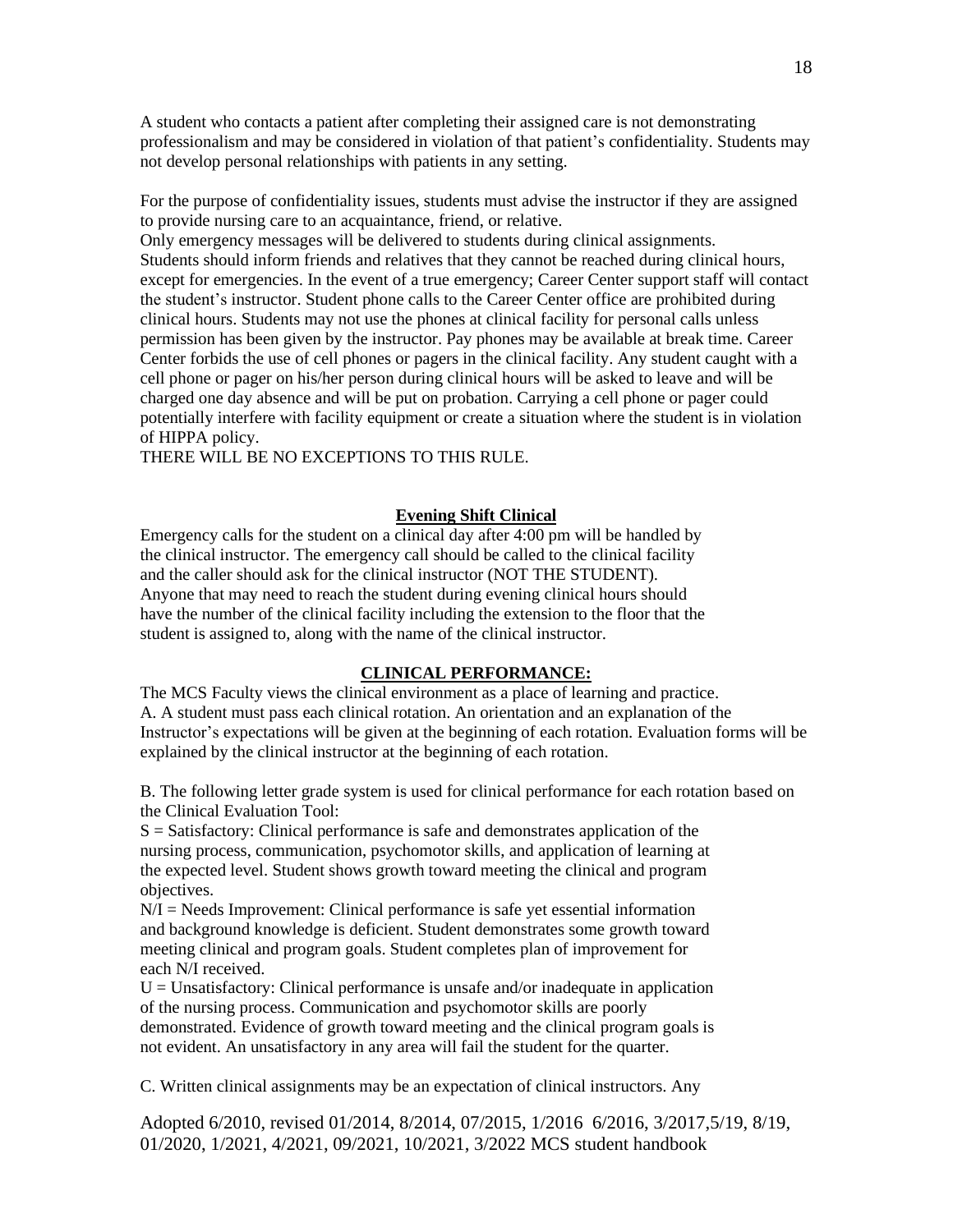written assignment not handed in by the due date will be reflected in the evaluation process of the student.

D. "Unsatisfactory" performance at any time during a clinical rotation will be considered failure for that clinical experience. The Clinical Instructor will make a recommendation to the Coordinator for immediate dismissal. The Coordinator may support the decision or choose to review details of the clinical situation in question with an "ad-hoc" committee.

E. If a student's performance does not meet stated expectations at any time during a clinical rotation, student may be given a Plan of Improvement (POI). If at any time an instructor feels that a student's behavior or care has endangered the well-being of a patient, the instructor may choose to complete a disciplinary form and refer them to the Coordinator, or put them on immediate probation or dismissal. The instructor will consult with the Coordinator before a final decision is made and presented to the student. Otherwise, if a student's performance does not meet stated expectations at any time during a clinical rotation, student may be given a verbal and/or written warning. The improvements needed and the time allowed to meet those expectations will be clearly stated by the instructor verbally and in writing. Failure to meet those expectations in the allotted time will result in a grade of Probation or Unsatisfactory clinical performance.

F. A student who fails clinical performance will be dismissed from the program, regardless of student's grades in theory. If a student fails to submit a "self-evaluation" form for a clinical rotation, student will receive probation for that rotation.

G. If at any time the instructor determines that a student is ill or injured; compromising patient's health and compromising the ability to care for patients; the instructor has the authority to send the student home. Each day equals one absence. There are no half-days in the clinical area.

H. Students will receive forms to evaluate clinical instruction and clinical site/facility. Evaluation forms are given to provide feedback to each nursing instructor. They must be completed after each rotation.

#### **CLINICAL DRESS CODE**

CLINICAL AREA: Student will be sent home if not in compliance with dress code:

- 1. Regulation school uniform must be worn.
- a) Clean, well fitting uniform with a MCS name badge.

b) Navy blue uniform for BNA students, white uniform for nursing students. Clean all white shoes, including shoelaces if present, worn with white hose/socks. No sandals or open toe shoes. No strap backs, clogs or Crocs will be allowed. White tennis shoes are allowed. They must not have any logos, color, or designs. Shoes must be worn for clinicals only.

c) Full-length white slip, white pantyhose and appropriate white undergarments are required with the dress uniform. No t-shirts with any type of coloring are to be worn with the uniform. No long sleeve or  $\frac{3}{4}$  sleeve t-shirts under uniforms are allowed. Dress uniforms must come at least to the top of the knee when the student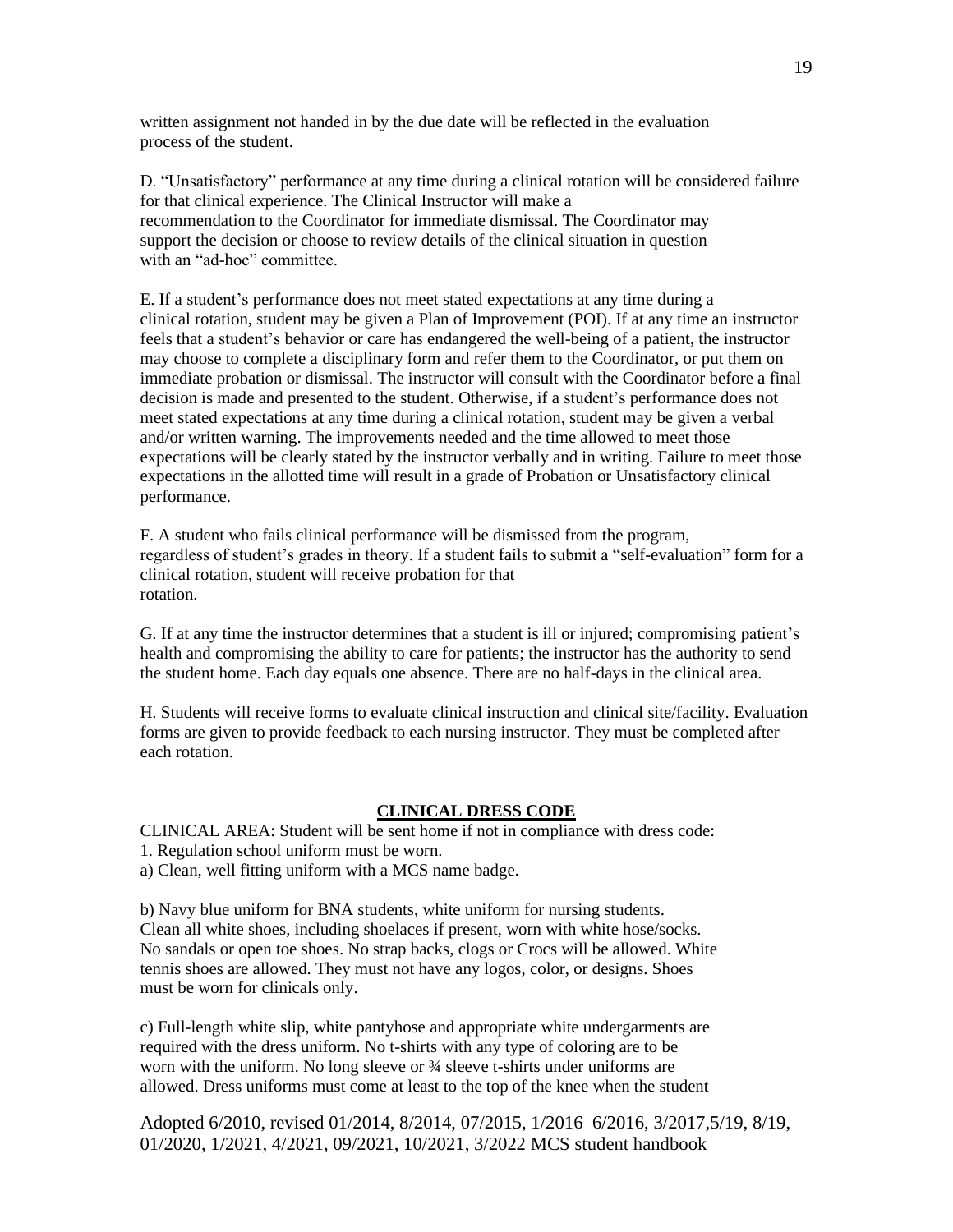is standing.(Student who alters uniform may be required to purchase new one.) If a belt is worn it must be white. All undergarments must be white and without pattern.

d) Any style of pants that are "well fitted." NO white jeans may be worn, no elastic cuffs.

2. If BNA student a blue jacket or if nursing student a whie sweater/lab coat may be worn over uniform.

3. Student picture ID badge must be worn at all times, above the waist except where agency regulations prohibit. They are to have student first name, last initial, & SPN.

4. Hair must be clean, well groomed, under control, and of a natural color. Long hair must be secured off the shoulders, and away from the face. Facial hair must be neatly trimmed. Hairstyles must present a professional image.

5. No jewelry, other than wedding band, or engagement ring, and watch. No class rings, heirloom rings, neck chains or bracelets.

6. Only ONE stud earring in the lobe of each ear: No other body piercing sites to be visible.

7. Only clear nail polish - No colors. Nails should have smooth edges. No artificial nails.

8. Any visible tattoo(s) MUST be covered in the clinical area.

9. Other restrictions may be applied at the discretion of the instructor as deemed appropriate for the clinical setting or according to agency policy. THE SCHOOL UNIFORM IS NOT TO BE WORN EXCEPT WHEN PERFORMING IN THE ROLE OF A STUDENT.

#### **Policies ALCOHOL/SUBSTANCE ABUSE POLICY**

Section I. Prohibition Against Use of Drugs and Alcohol. No student shall possess, use, distribute or be under the influence of any drug or alcohol while within school boundaries, or within any clinical setting, or at any school sponsored activity, such as field trips, workshops, or graduation.

Any violation of the above prohibition shall be grounds for discipline, including immediate dismissal from the Program.

Any violation of the above prohibition may be reported to the authorities. Any student dismissed under this section may reapply to the program only upon proof of rehabilitation. It shall be no defense that the violation occurred outside normal school hours, such as during the evening or weekend, nor shall it be a defense that any drug or alcohol was consumed prior to the student attending school or a school sponsored activity, if the student is under the influence of the drug or alcohol while attending school or a school sponsored activity.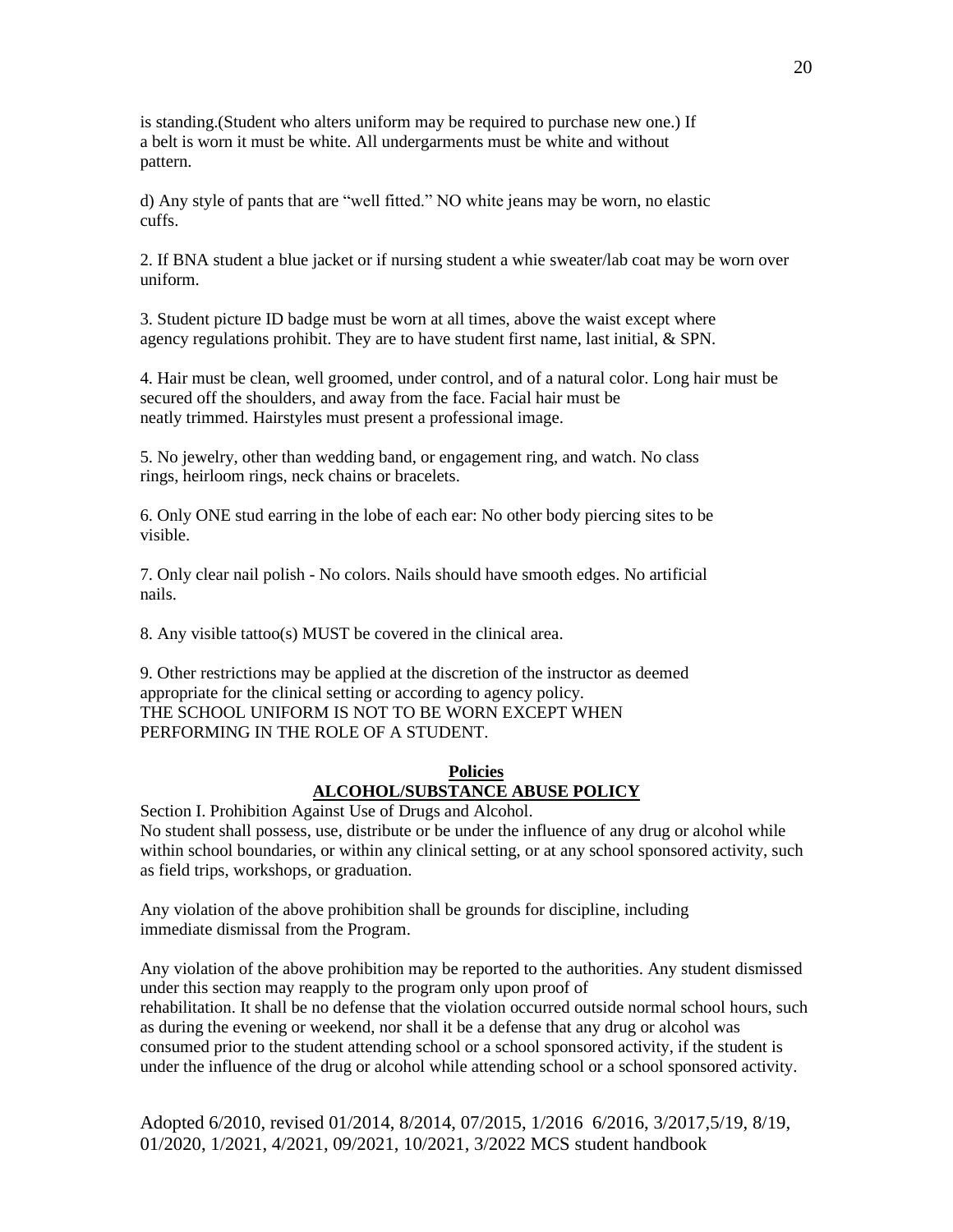For purposes of this policy, "drug" means any substance that, when used or ingested, impairs or alters a person's mood, cognitive ability or perception. "Drug" therefore includes both illegal and prescription drugs, as well as substances that may not have been manufactured for the purpose of altering a person's mood, cognitive ability or perception, but can and are used to do so (such as inhalants). However, the possessing, using or being under the influence of a prescription drug shall not be deemed a violation of this policy, provided that the prescription drug is used in accordance with the terms of a valid medical prescription, and provided further that the student has notified the program coordinator, in accordance with Section III below, of any impairing affects of the prescription drug.

For purposes of this policy, a student is deemed to be "under the influence" of any illegal drug if any amount of the drug is consumed or ingested, whether or not the student exhibits any signs of intoxication or impairment. For purposes of this section, a student is deemed to be "under the influence" of alcohol if the student shows any signs of alcohol-induced impairment.

For purposes of this section, a student is deemed to be "under the influence" of a substance (other than an illegal drug or alcohol) if the student is visibly impaired or exhibits any erratic behavior reasonably attributable to the use of the substance.

#### **Testing for Drug or Alcohol Use**.

Upon reasonable suspicion that any student is under the influence of any drug or alcohol while within school boundaries, or within any clinical setting, or at any school sponsored activity, the MCS will immediately require, at the student's expense, laboratory testing for drugs and/or alcohol. The student may be required to undergo blood analysis, urinalysis, or any other form of laboratory testing that the MCS deems appropriate. If the laboratory analysis of any sample indicates no concrete evidence of drug or alcohol use, but there is any indication that the sample is abnormal, the student will be subject to additional testing. If the result of any testing reveals any violation of this policy, the student shall be subject to discipline, as set forth in Section I above.

#### **Duty to Report Impairment**

Students must report the use of any medically prescribed drug or other substance which can impair classroom or clinical performance to the program coordinator. It is the student's responsibility to determine from the physician whether a prescribed drug may affect classroom or clinical performance. Failure to report the use of such drugs or other substances, or failure to provide proper evidence of medical authorization, may result in the student's dismissal from the program.

If an instructor feels that a prescribed drug is altering the student's ability to function in the classroom or clinical area, the student may be dismissed for the day. If impairment is severe enough, the instructor may request that the student call someone to pick them up.

If the student must remain on the prescribed drug, a written notice from the physician allowing the student to participate in the classroom or clinical area may be required.

THE INSTRUCTOR HAS THE SOLE DISCRETION OF DETERMINING WHETHER THE STUDENT IS ABLE TO SAFELY ADMINISTER PATIENT CARE WHILE TAKING PRESCRIPTION MEDICINE REGARDLESS OF ANY WRITTEN PHYSICIAN NOTE. The student will receive an absence for the day if sent home under these circumstances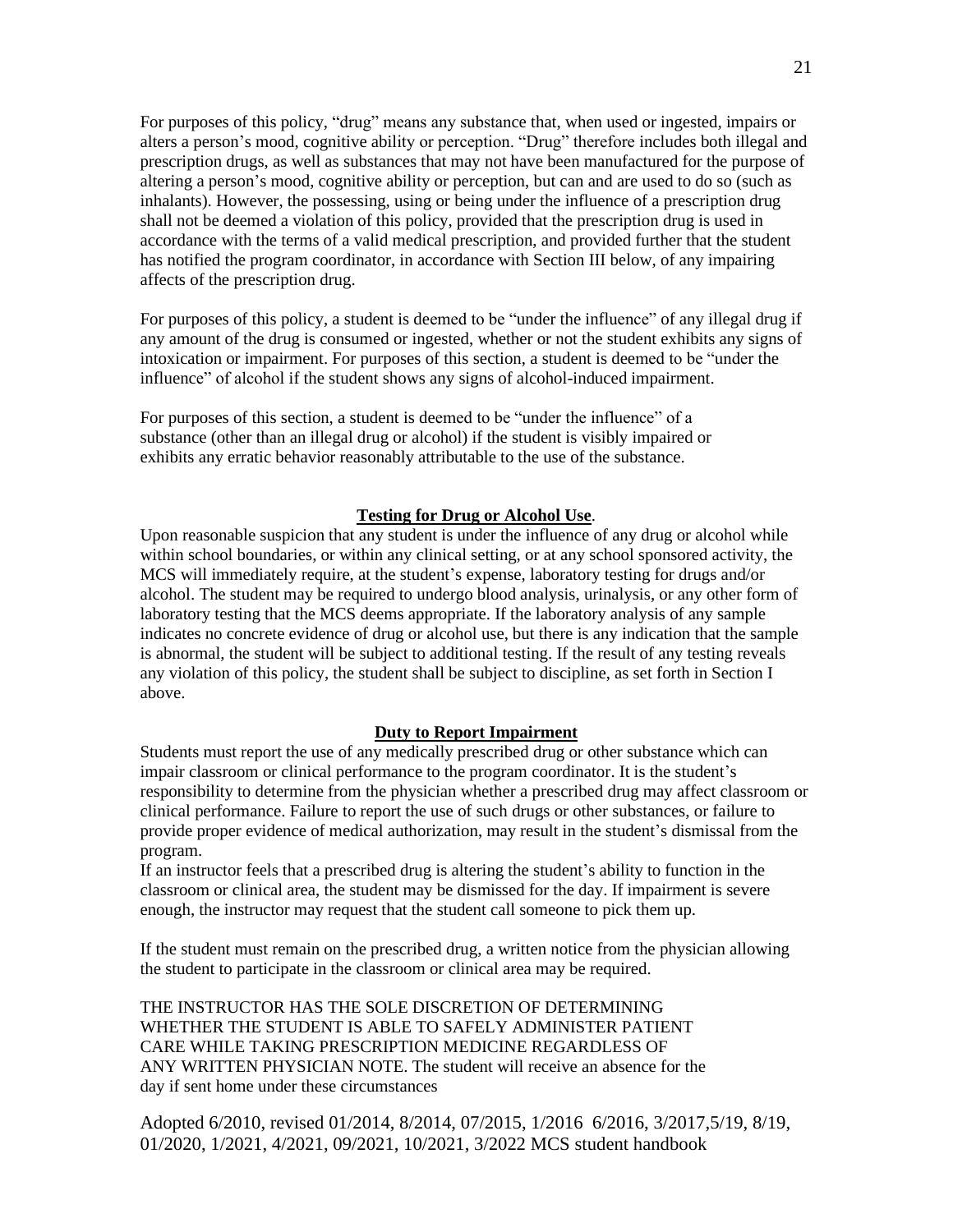#### **DISCRIMINATION POLICY**

The MCS offers vocational education opportunities without regard to race, color, religion, sex, national origin, ancestry, age, marital status, physical or mental disability, military status or sexual orientation.

#### **CIVIL RIGHTS POLICY**

It is the policy of the Center that discrimination will not be practiced in any area or program and the equity in educational opportunities and facilities will be provided for all students to the fullest extent possible, in accordance with all legal requirements and without regard to race, color, religion, sex, national origin, ancestry, age, marital status, physical or mental disability, military status or sexual orientation.

#### **SEXUAL HARASSMENT POLICY**

The MCS believes that a school environment where sexual harassment is tolerated fosters disrespect, interferes with a student's opportunity to learn, and creates an intimidating hostile learning environment. Accordingly, the MCS will not tolerate sexual harassment of students by other students, or by employees of the Center.

Retaliation against reporting sexual harassment is strictly forbidden.

#### **Definition:**

Conduct that constitutes sexual harassment includes unwelcome sexual advances or requests for sexual acts or favors, unwanted touching or intimacy, insulting or degrading sexual remarks or conduct, epithets, slurs, or negative stereotyping based upon gender, and the posting of sexually offensive or degrading materials within the school. Sexual harassment, as defined in the Illinois Human Rights Act, means:

Sexual harassment means any unwelcome sexual advances or requests for sexual favors, or any conduct of a sexual nature when: 1) submission to such conduct is made either explicitly or implicitly a term or condition of an individual's employment or scholastic achievement; 2) submission to, rejection of, such conduct by an individual is used as the basis for employment or scholastic related decisions affecting the individual, or 3) such conduct has the purpose or effect of substantially interfering with an individual's work performance or creating an intimidating, hostile or offensive working or classroom environment

#### **Procedure:**

A student who feels he/she is being sexually harassed is encouraged to bring the complaint to the attention of the instructor. If the instructor is allegedly involved in the harassment, the complaint should be taken to the Program Coordinator. The complaint shall be made in writing, detailing the specifics of the charge. The instructor or, if applicable, the coordinator will investigate the report and determine a resolution of the case, including any necessary and appropriate disciplinary action. If the student is dissatisfied with the decision of the instructor, the matter may be appealed to the Coordinator. If the student is dissatisfied with the decision of the Coordinator, the matter may be appealed in writing to the Director of the MCS. If the student is dissatisfied with the decision of the MCS Director, the matter may be appealed in writing to the MCS Board. When there is evidence of violation

of this policy by an employee of the nursing program, the Coordinator, or an employee of the center, the Director and/or the Executive Board will take appropriate action including, but not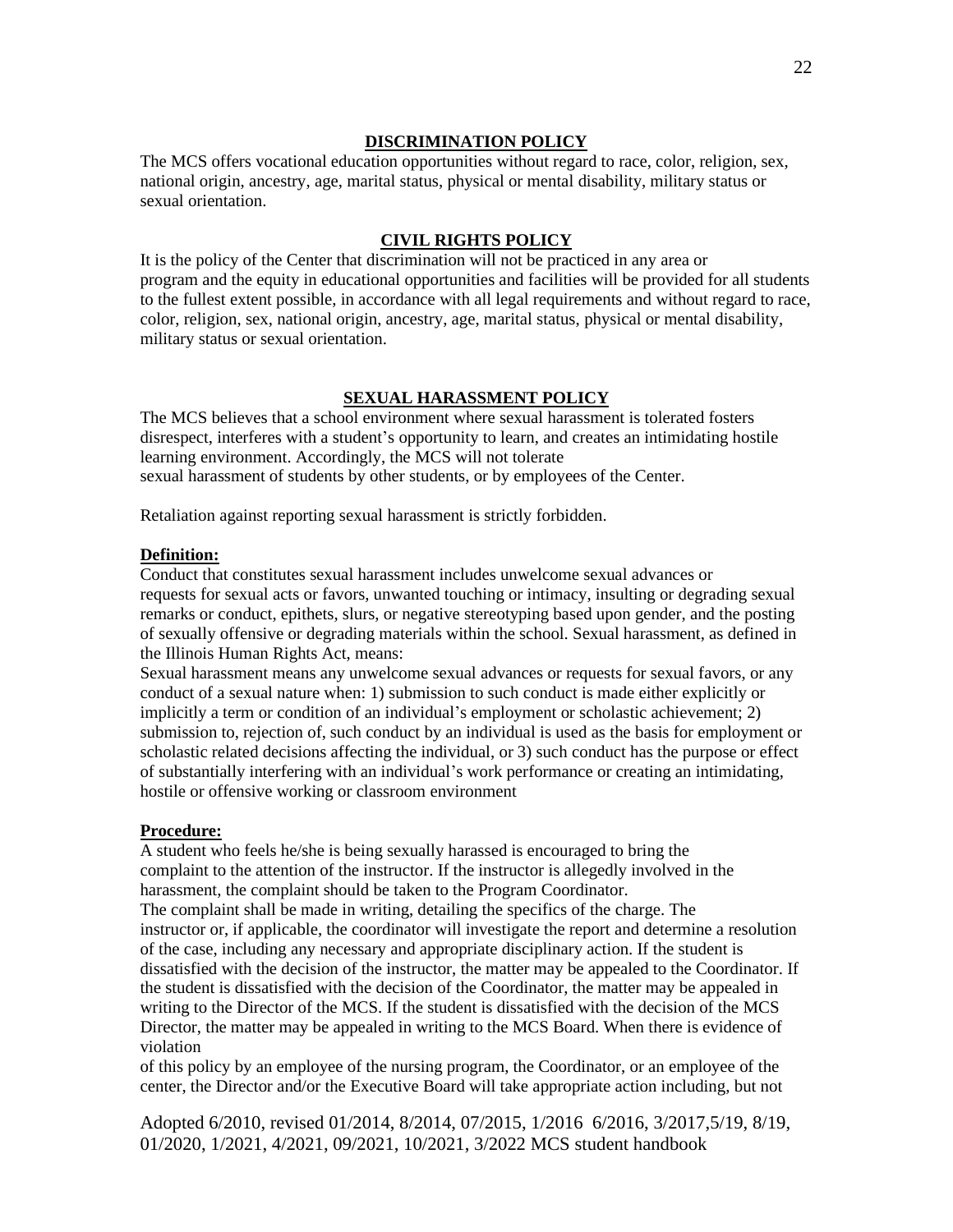limited to, warning, transfer, dismissal, termination, and/or such other disciplinary action as may be warranted.

The sexual harassment of one student by another student will be considered a violation of the Academic Standards as stated in this Student Handbook: Students are expected to develop and maintain high standards of integrity. A student who violates this policy will be subject to the appropriate disciplinary action as stated, "A student who commits any unethical behavior is subject to immediate dismissal from the Program."

Privacy safeguards will be applied in handling harassment complaints. Sexual Harassment may be between: Student to Student Staff to Student Student to Staff

#### **SMOKING POLICY**

Under Illinois state law, MCS is a SMOKE FREE FACILITY, and smoking is NOT permitted within the facility or on the grounds. This includes smoking in the parking lot in a vehicle. At the discretion of the Director, the student will be put on probation or dismissed from the program for violation of this policy. In order to be in compliance with institutional policies, students WILL NOT be allowed to smoke in any non designated area of the clinical site. Violation of the smoking policy at any clinical facility will result in probation. At the discretion of the Coordinator and Director, the student may be dismissed from the program for violation of this policy.

#### **BACKGROUND CHECKS**

MCS is committed to providing a safe environment for students; patients cared for by students, and employees.

#### **PREGNANCY/POSTPARTUM**

A student who is pregnant must notify the office, instructors, and the Program Coordinator as soon as the student is aware. She must also submit written permission to continue enrollment in the nursing program from her physician stating that student may fully participate in clinical activities of a student nurse WITH NO RESTRICTIONS.

This document must be updated around the 4th month and 7th month of pregnancy. The student should notify the Coordinator immediately should their status change to the point that risk factors exist. The physician release must include no restrictions that adversely affect the student's ability to perform required duties to be able to continue attendance in clinical.

Following any delivery, vaginal or cesarean section, there must a physician release which includes no restrictions that adversely affect the student's ability to perform required duties.. The school assumes no liability for illness or injury to the pregnant student or fetus.

#### **POST-OPERATIVE**

Following surgery there must be a release from the physician stating that student may return to school "NO RESTRICTIONS". The school assumes no liability for illness or injury to student.

#### **INJURED**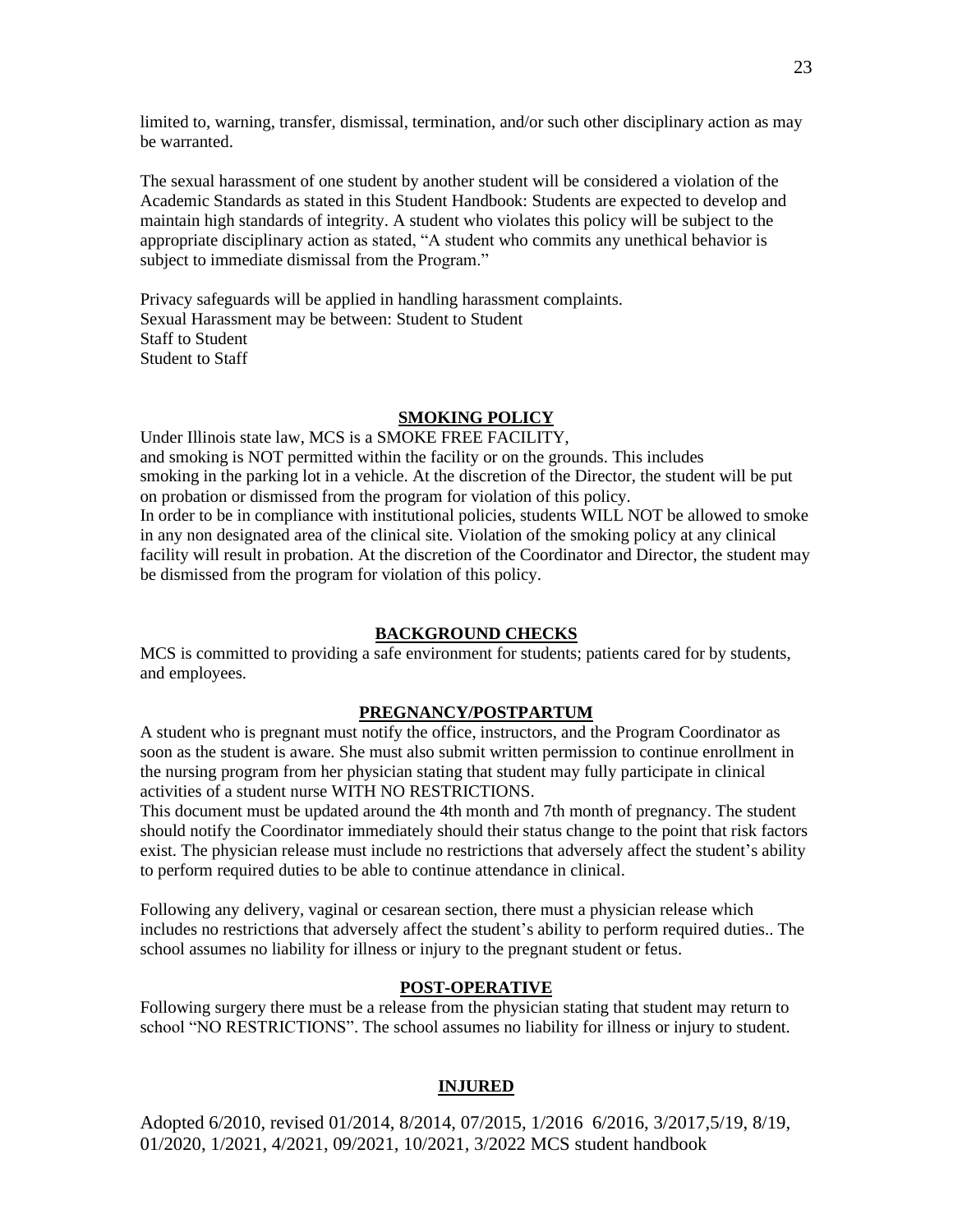If you are injured, before you participate in clinical, you must obtain a release from the physician stating you may participate in clinical with "NO RESTRICTIONS."

#### **TELEPHONE CALLS:**

Only emergency messages will be delivered during classroom or clinical hours. Students are responsible for checking the bulletin board during breaks and after class for other messages. Pay phones may be available at clinical agencies for use during breaks. Cell phones are to be on silence during class and turned off for exams and quizzes. No cell phones are allowed inside the clinical facility. The consequence of a pager or cell phone going off in the classroom will result in a disciplinary form being completed. A repeat offender will go on PROBATION. PROBATION/DISMISSAL

Probation may be given at the discretion of the Instructor, Coordinator or Director of MCS. Reasons for probation include but are not limited to: no call/no show to clinical; unsatisfactory clinical performance, defiant or disrespectful behavior, failure to comply with school and/or agency rules and regulations, including but not limited to violation of drug and alcohol policy. A student receiving probation will be referred to the Program Coordinator.

A student may be dismissed from the program at any time because of failure to comply with the Academic Standards, attendance policy, behavior (defiant, disruptive, disrespectful), classroom acts of insubordination, performance and clinical performance. A student challenging/appealing the recommendation for dismissal may request a meeting with the Coordinator verbally; however, they must have a written request explaining the events in question prior to the hearing. At the time of dismissal, the student will be sent a "Letter of Dismissal" by certified mail. The first time a student is dismissed, the student may request a return. The request will be reviewed by the Admission Committee. The committee recommendation will be forwarded to the Director for final approval. A second dismissal from MCS will result in dismissal from the program without the possibility of readmission.

#### **APPEAL OF DISMISSAL**

A student who is dismissed for any reason has the right to appeal the decision in writing to the Program Coordinator within one business day of the dismissal, requesting a hearing with the Director of the Career Center who will act as Hearing Officer. The hearing will be scheduled as soon as possible after the request is received. At this meeting, the student may present personal evidence regarding the cause of the dismissal.

In situations involving dismissal due to attendance or tardiness, the student will be allowed to remain in class pending the hearing with the Hearing Officer, Coordinator and an Instructor. After the hearing, the Hearing Officer will make a final decision regarding the dismissal based on the evidence heard and the original consideration. A certified letter will be sent to the student within 48 hours notifying him/her of the result of the hearing.

#### **WITHDRAWAL**

There are no leave of absences at the MCS. A lapse in attendance, for whatever reason, is defined as a withdrawal even if you plan to repeat. You must notify the Coordinator and Admission Office of your withdrawal. A student will be determined to be withdrawn from the institution if the student misses more than fifteen (15) consecutive days and all of the days are unexplained. In order to repeat a course, for any reason, a student must complete a written request for a return within two weeks from the last day of attendance. If a student withdraws more than twice during the program, a meeting with the Coordinator and Director must be scheduled in order to return.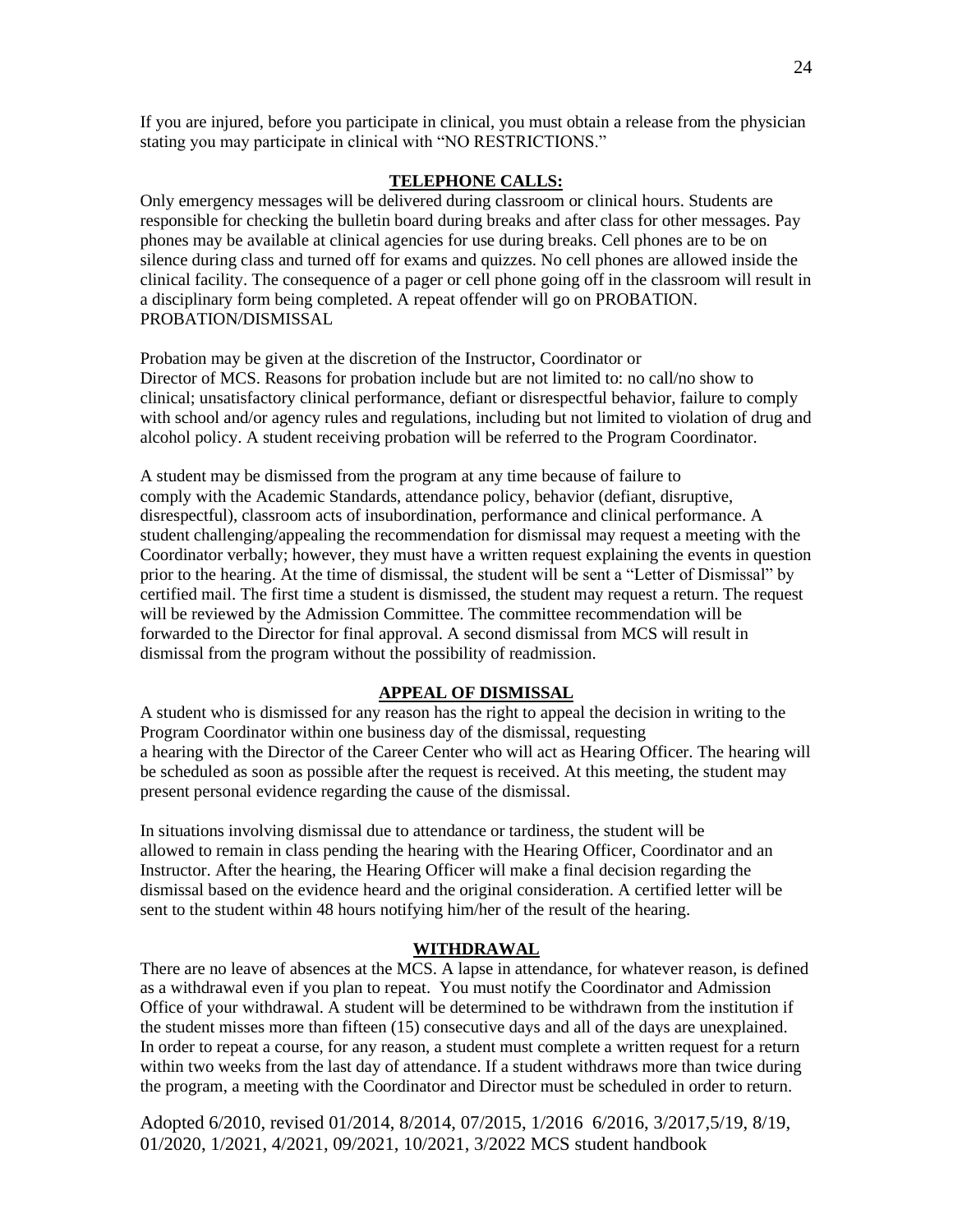The decision to allow the student to return is at the discretion of and made by the Program Coordinator of MCS and the Director of MCS. During the withdrawal period, the student will not receive financial assistance.

#### **READMISSION REQUIREMENTS**

In order to repeat a course for any reason, a student must complete a written request for a return within two weeks from the last day of attendance. Student must return to the program the next time that course is offered. If unable to return the next time that course is offered, a student will be required to repeat the entire program.

A request for return will be reviewed by the Admission Committee. A student who has been absent from the program for more than one (1) year will be required to repeat the entire program including admission requirements. Students returning within 180 days of withdrawal are charged their original tuition rate and Liability Insurance. Students returning after 180 days of withdrawal are charged the current tuition rate and Liability Insurance. It will be the responsibility of the returning student to purchase up to date textbooks. Returning students must purchase new uniforms if necessary. Readmission to the following class is NOT guaranteed. Readmission is allowed as vacancies permit. On occasion, the approval to return is given at the time of dismissal by the Director and the Coordinator thus by-passing the approval of the committee.

#### **COMPLAINT/GRIEVANCE PROCEDURES**

Any student who has a complaint/grievance against MCS personnel or policy should follow the procedure outline below.

1. The student(s) should discuss the problem with the person(s) directly involved in the grievance issue. An oral response to the problem should be made within one (1) school day.

2. If the problem is not resolved to the satisfaction of the student(s), the student(s) may present a written statement of the problem to the Program Coordinator within one (1) day after the response from the person(s) involved. A meeting will be held

within three (3) school days after receipt of the written statement and a written response will be made within two (2) school days after completion of the meeting.

3. If the problem is not solved by a meeting with the Coordinator, the student(s) may make a written request for a hearing of the Admission Committee. This request must be made within one (1) school day after the response from the Coordinator and a hearing will be scheduled within two (2) school days after receipt

of the request. The Committee is comprised of faculty members, full-time and part-time, the Coordinator of the nursing program, and/or MCS Director. The Coordinator serves as chairman of the Committee, unless involved in the grievance, in which case, the Director of MCS or his appointee will serve as chairperson. The Committee will hear the grievance and the testimony of the student(s) and person(s) involved as well as the previous responses. A decision will be made based on majority vote, excluding any faculty member(s) and/or the Coordinator, if involved.

A written response will be made within two school days after completion of the hearing. 4. If a satisfactory solution is not realized, the student(s) may appeal the problem in writing to the Director of MCS within two (2) school days from the receipt of the response of the Committee. A meeting will be held within three (3) school days after receipt of the appeal and a written response will be made within five (5) school days after completion of the meeting.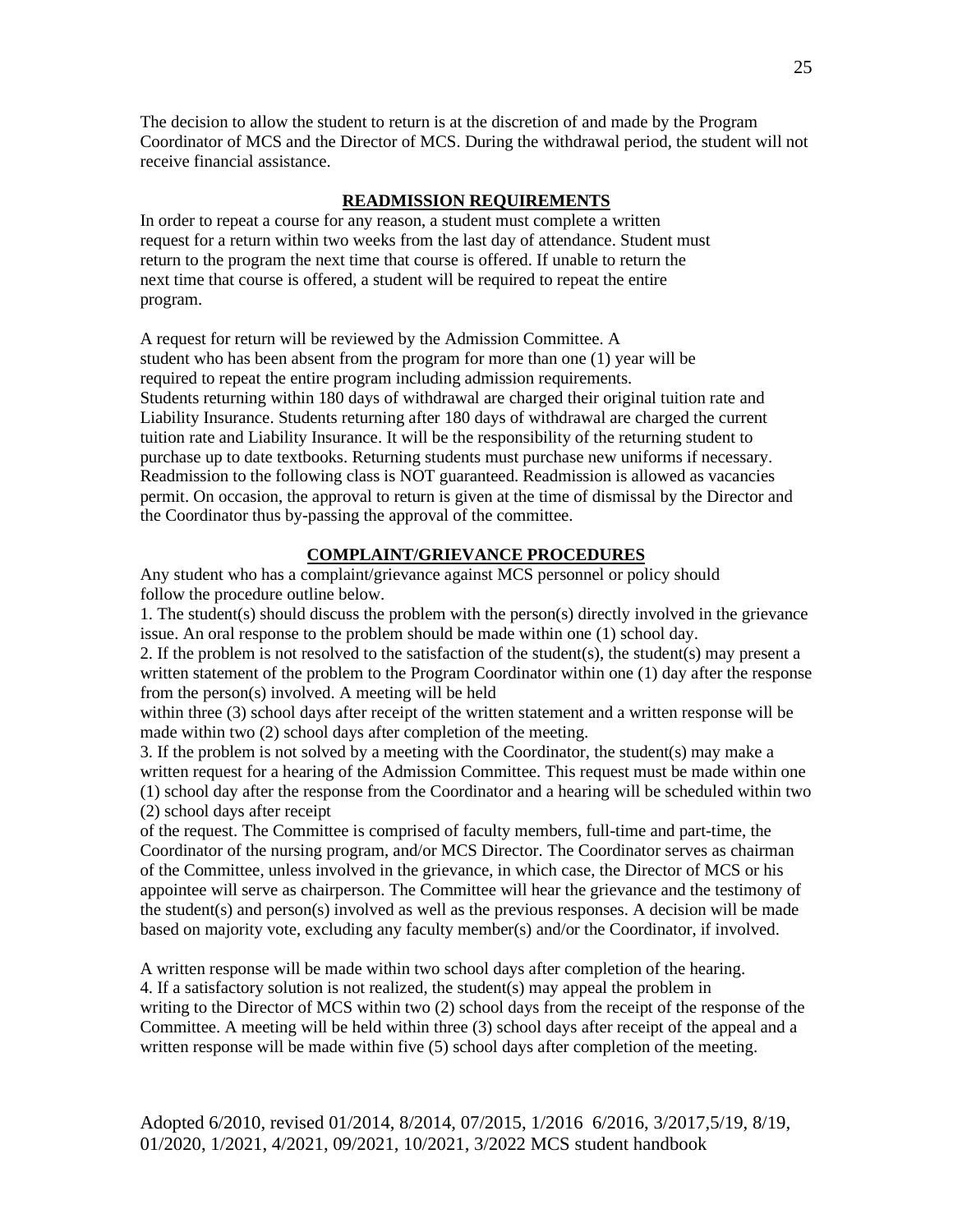Student's have a right to file a complaint. "COMPLAINTS AGAINST THIS SCHOOL MAY BE REGISTERED WITH THE BOARD OF HIGHER EDUCATION" (IBHE) IBHE contact information:

IBHE **IBHE, 1 N. Old State Capitol Plaza, Suite 333, Springfield, Il. 62701-1377, 217-782- 2551** [www.ibhe.org.](http://www.ibhe.org/) http://complaints.ibhe.org/,

#### **General Information ACCIDENT/ILLNESS**

Students are to report any accident, injury or illness to the nursing office or instructor immediately, whether at the Center or clinical agency. Accident forms will be required according to the agency policy and a copy will be kept by the school.

#### **CONFERENCES**

Students may request a conference at any time with an Instructor or the Program Coordinator. Students may meet with the Coordinator to discuss any issue by making an appointment with the Administrative Assistant. Conferences will be scheduled by the Instructor or Coordinator within a reasonable time.

#### **TRANSCRIPTS**

A transcript is an official record of a student's academic history of course enrollment and achievements. Official transcripts will be issued and sent from the Administrative and Records Office upon written request, in person, or by mail. Each student/graduate may receive one official transcript free. The fee for each official transcript thereafter will be \$5.00. No transcripts will be issued until the fee is paid.

NO TRANSCRIPTS WILL BE ISSUED IF A STUDENT HAS AN OUTSTANDING DEBT TO THE SCHOOL, OR HAS NOT RETURNED SCHOOL PROPERTY, OR ANY BOOKS, AUDIO VISUALS, ETC. TO THE SCHOOL LIBRARY.

#### **LIBRARY**

All students have access to the MCS library. MCS students have access to all the resources (References, General Collection, Journals, and Media Collection). Such resources must be viewed in the Library, databases in the school.

The MCS offers current resources in textbooks, magazine subscriptions, and video tapes for onsite viewing. Material may be checked out with the office secretary. It offers a variety of support services for students. The student has a responsibility to keep tutor appointments or communicate a schedule conflict.

#### **COMPUTER LAB**

The MCS main campus Computer Lab offers access to the student's program of study related online books and periodicals, hard copy books and Internet access during MCS hours.

At the Memorial Hospital and St. Elizabeth Hospital campus, access is provided through the computer lab for online books and periodicals. No food or drink of any kind is allowed in the computer lab.

#### **CAMPUS SECURITY INFORMATION:**

The MCS makes every effort to provide a safe, crime free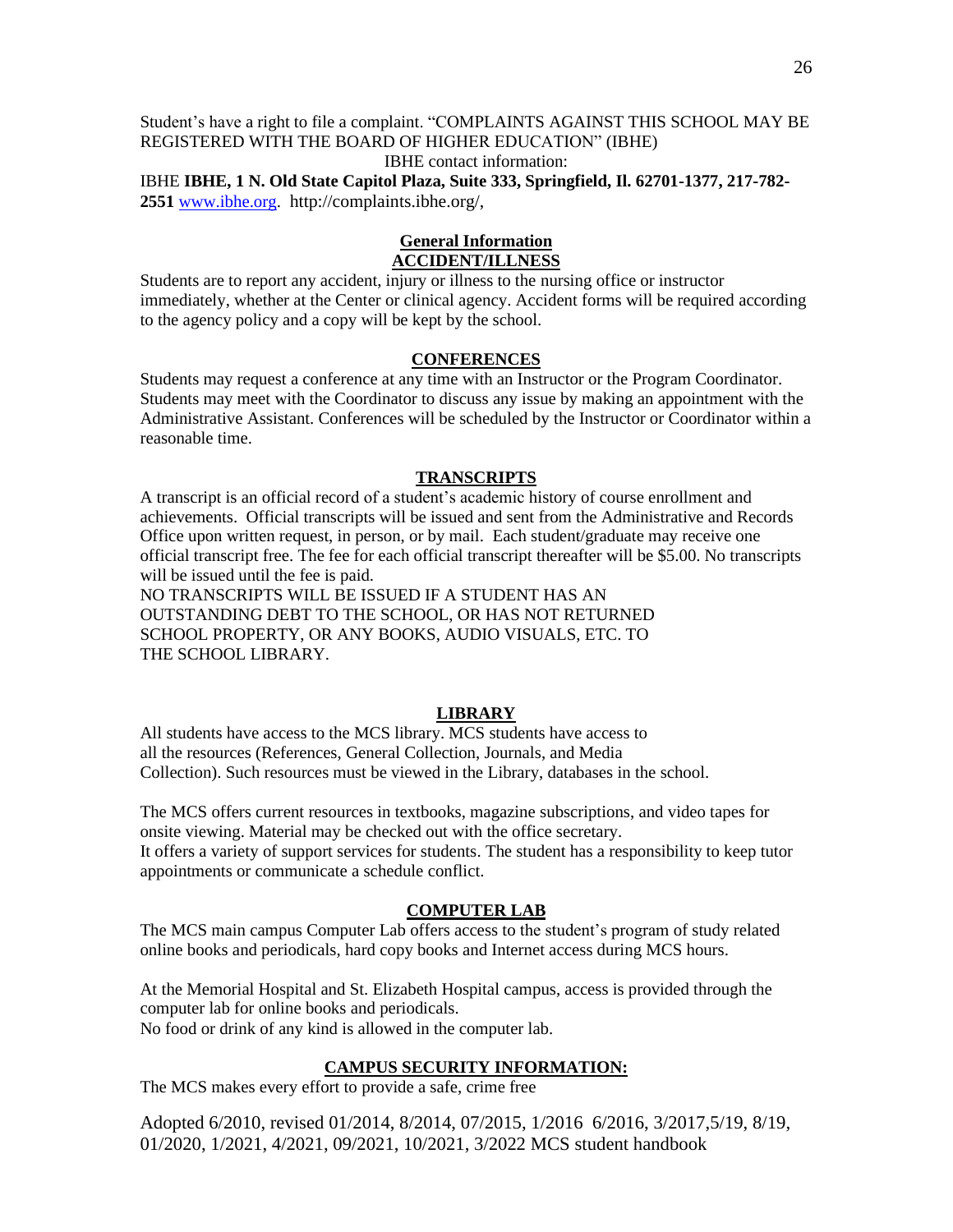campus for our students. However, in the event a crime does occur, we want you to be aware of the procedures you should follow:

If you are personally involved in or a witness to a crime in progress in our immediate building or surrounding parking areas, you should call "911" from the nearest available telephone as soon as possible. Student should immediately report the crime to the Coordinator or the most senior employee at the MCS as soon as possible.

Students are encouraged to use the buddy system when leaving the building. When attending clinical agencies, students should make themselves aware of and follow the security procedures of the clinical agency.

Crime reports, security files and statistical documents are maintained and kept on file in the MCS's main office.

.

Students or staff committing any crime or sexual offense while enrolled in or employed at MCS may face possible dismissal or termination at the

discretion of the Program Coordinator. The possession, use, and sale of alcoholic beverages, illegal drugs, and tobacco are prohibited at MCS, any clinical agency or any school sponsored function. Details of our drug free policy are addressed under Alcohol Use Policy/Substance Abuse Policy in this handbook.

#### **EMERGENCY CLOSING**:

In case of inclement weather, please call the office phone Students are not to inquire about school closings due to weather during a classroom or clinical day. Decisions to close the school due to weather will be made by the Program Director. When the Program Director has notified the Coordinator that school is dismissed due to weather, the Coordinator will notify all Instructors.

#### **PARKING REGULATIONS**

Parking is permitted in the designated parking spots. Parking for clinical assignments will be regulated by each agency.

#### **PART-TIME EMPLOYMENT**

Because the nursing & behavioral health technician program is so intensive, for those enrolled in these Programs only part-time employment is advised. Employment of not more than 20 hours per week is recommended, preferably on weekends, to allow time for study on school nights. STUDENTS WORKING AS BNAs, BHTs or UNIT SECRETARIES SHALL NOT WEAR THE SCHOOL UNIFORM TO WORK.

#### **STUDENT COUNCIL**

During the second quarter of a given students program a Student Council is formed based on a classroom ballot vote. The purpose of the student council is to provide significant student input to the MCS Program Coordinator and faculty to address the needs and concerns of the individual classes. The Student Council meets as needed or deemed necessary. Quarterly meetings, which include the Coordinator, are encouraged.

#### **GRADUATION**

A ceremony is held at the end of each program for students who have successfully completed the program. Graduates are presented a certificate.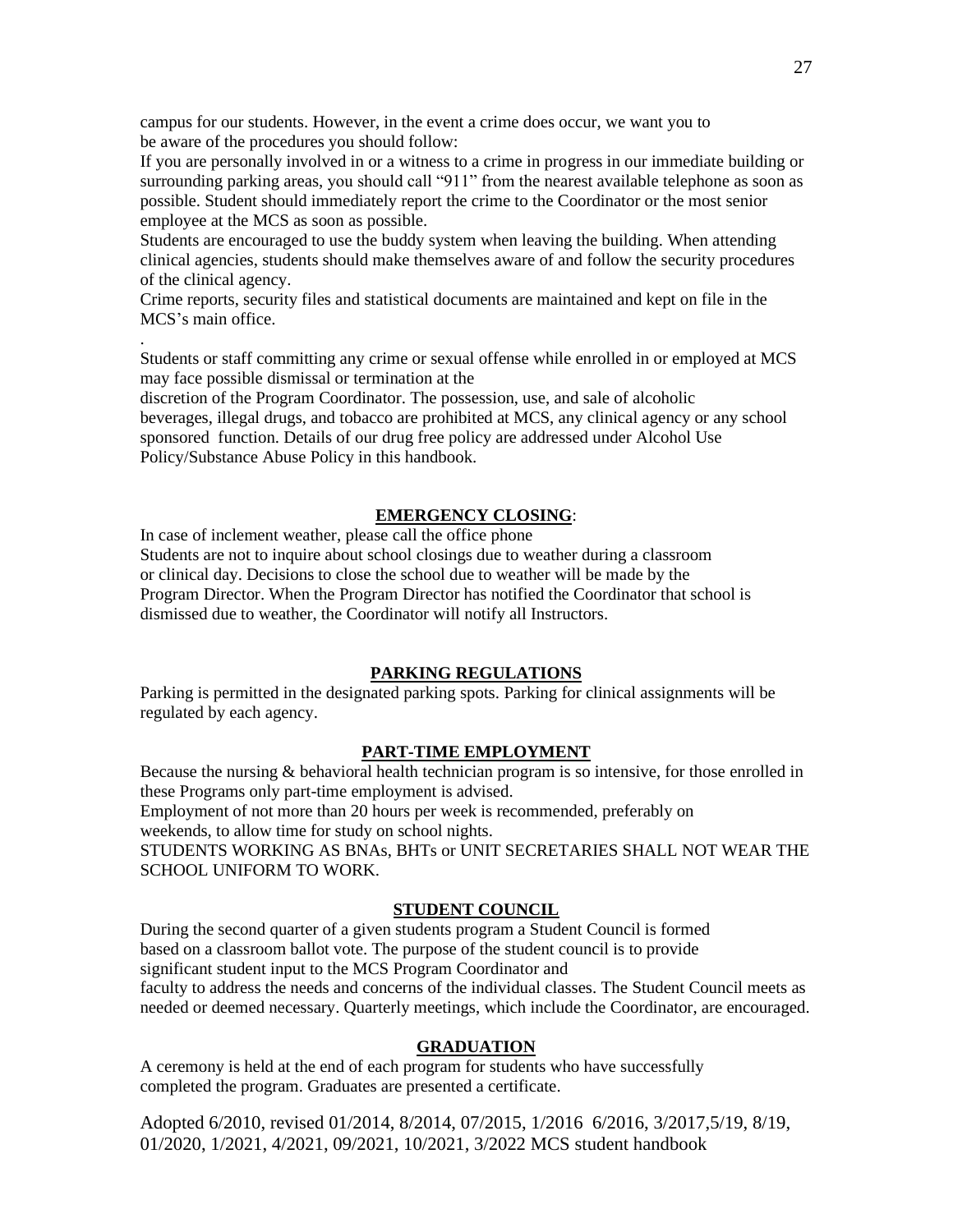Graduates and any students (in the ceremony) must wear the regulation school uniform. Those not in the regulation school uniform will not participate in graduation ceremony. This will be strictly enforced.

\* Students and others who appears under the influence of alcohol or drugs will be barred from the ceremony, and will be subject to the school policy regarding the incident. \*Students must attend graduation practice; otherwise they will not be allowed to participate in the graduation ceremony unless prior approval is given from the

Coordinator.

#### **COUNSELING AND GUIDANCE**

The school counseling program is designed to give the student assistance in matters on career guidance, remedial work and personal adjustment. Students are encouraged to make appointments with faculty members. For academic or classroom/clinical problems, the student should meet with the faculty member prior to scheduling an appointment with the Coordinator. Students are referred to community agencies for further counseling and/or assistance if deemed

necessary by a faculty member or the Program Coordinator or if requested by the student.

#### **STUDENT TRANSFER**

Students may transfer to another educational institution, courses/Programs acceptance are subject to the guidelines of the student's educational institution of choice. Students should consult with the educational institution of choice in which he or she may be seeking to transfer before applying.

Midwest Career Source does not guarantee the transferability of credits to another school, college, or university. Credits or coursework are not likely to transfer; any decision on the comparability, appropriateness and applicability of credit and whether credit should be accepted is the decision of the receiving institution.

#### **TUTORING**

1. MCS offers tutoring to students. All instructors are qualified to assist students. It is advisable that the student having difficulty with a concept discuss with the

instructor during prep time/ office hours prior to requesting a tutor.

2. Students must have an 80% or below before requesting tutoring. Forms are in the office.

3. Students must complete the Tutor Request Form and submit it to the office. A tutor will be assigned to the student within 48 hours. If the student has submitted a request but has not heard from a tutor within 48 hours, the student should contact the Instructor or Office.

4. If a full time instructor assists after normal school hours then a "tutor request form" needs be completed.

5. Students may not request a specific tutor.

6. As a general rule, telephone tutoring will not be allowed. Rare exception occurs but must be approved by the Coordinator.

7. Any student who is a "no call/no show" will pay \$10.00 for each offense.

Additional tutoring will not be available nor transcripts given until the fee is paid.

#### **MCS SUPPORT SERVICES**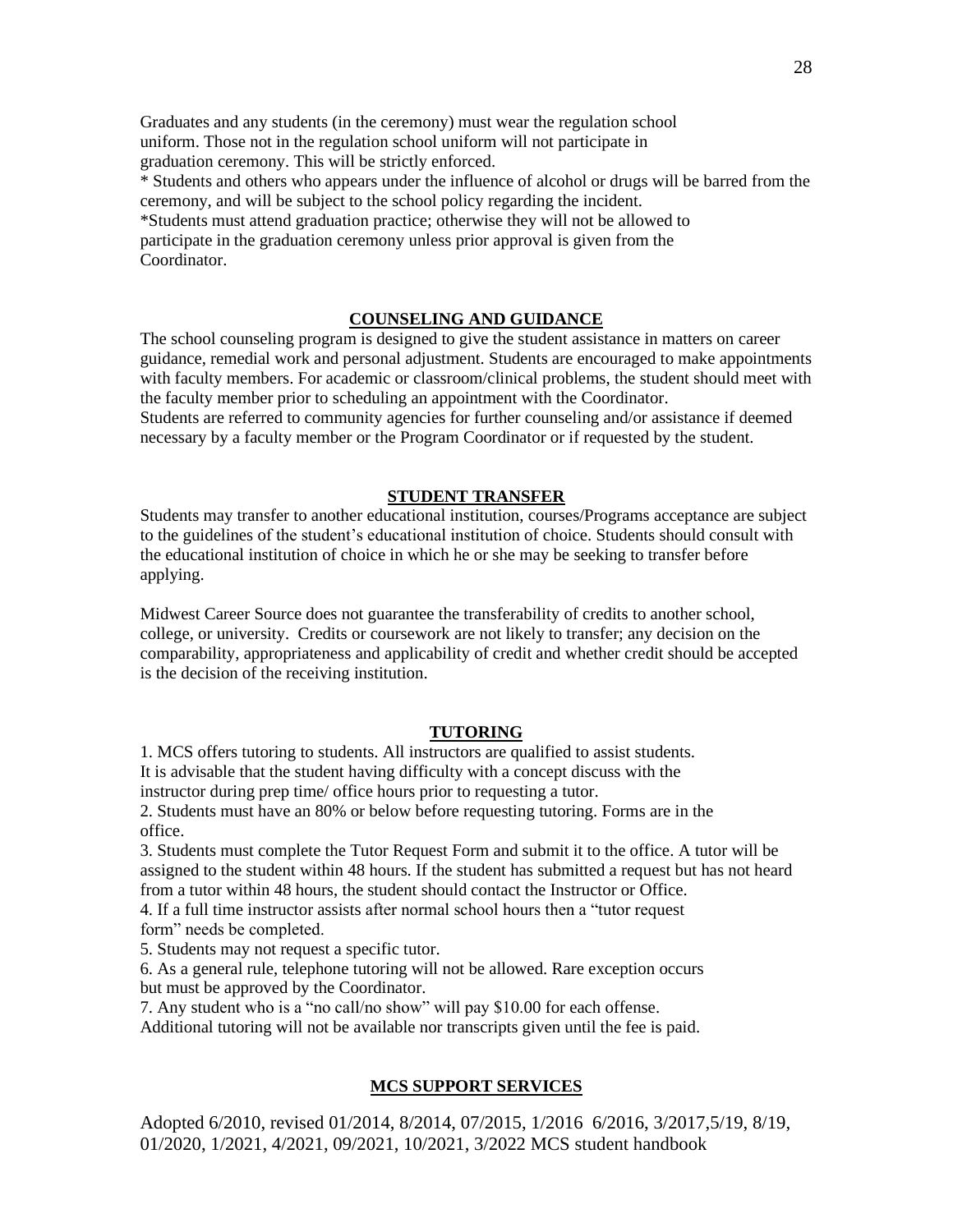The MCS has a working relationship with various community support services that can be utilized by students. They include but are not limited to:

Memorial Hospital

St. Elizabeth Hospital

\* BRIA of Belleville and BRIA of Cahokia, Caseyville NH

Memorial Care Center

Four Fountains

Community Clinic – Provides health care for working poor, those who work enough not to get public assistance yet their employment does not offer health care and they are unable to afford insurance.

 $\square$   $\square$ St. Clair County Public Health – Provides health care to individuals who qualify for public assistance.

 $\Box$  MCS faculty, staff and administrator provide individual students with emotional support. Identification and referral for emotional needs beyond the expertise/comfort/position of the MCS team takes place if necessary.

□□Multiple Private Practice Practitioners.

□□Local hospitals

MCS has a close working relationship with various community support services that can be utilized by students. They include but are not limited to:

Workforce Investment Act (WIA)

Department of Rehabilitation (DORS)

**Illinois Department of Employment Security (IDES)** 

Learning Resource Center

Illinois Department of Professional Regulations

□□Illinois Department of Public Health

Any modifications, amendments, or deletions in the catalog, changes in the curriculum, calendar, and program policies will have both the prior written approval of the student and school (for new and prospective students). Each student is held responsible for information contained in the Student Handbook. After approvals any changes will be posted. Failure to read the Student Handbook or posted changes will not excuse the student from accountability.

"Certificate of Approval to Operate Issued by the "Division of Private Business and Vocational Schools of the Illinois Board of Higher Education: 1 N. Old State Capitol Plaza, Suite 333, Springfield, Illinois 62701-1377."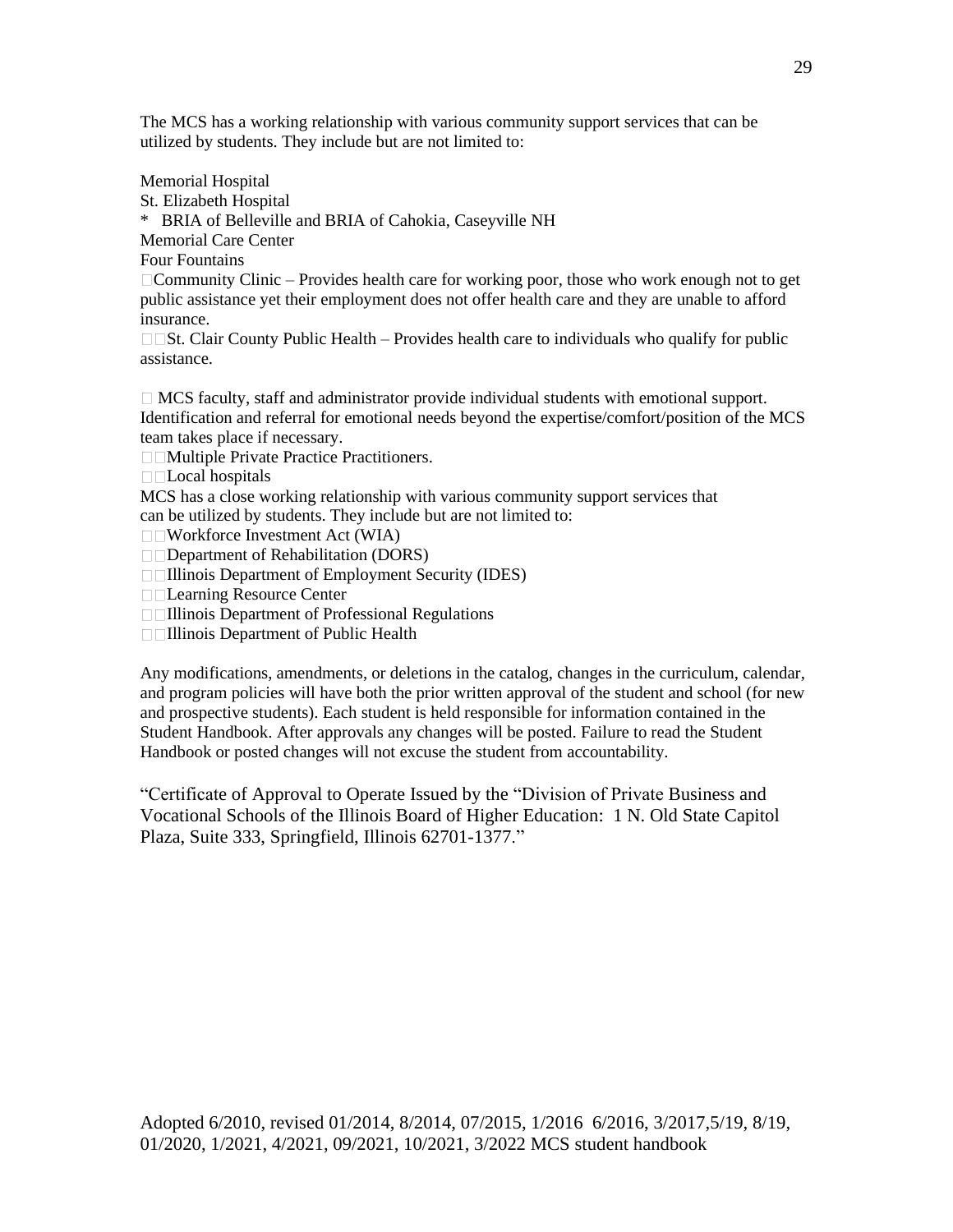### Attachment A

## **Institutional Disclosures Reporting Table Reporting Period: July 1, 2020- June 30, 2021 Per Section 1095.200 of 23 Ill. Adm. Code 1095:**

*The following information must be submitted to the Board annually; failure to do so is grounds for immediate revocation of the permit of approval.*

|                                                            | <b>DISCLOSURE REPORTING</b>              | <b>Basic Nurse</b><br>Assistant | Unit             |                  |                    |                  |
|------------------------------------------------------------|------------------------------------------|---------------------------------|------------------|------------------|--------------------|------------------|
| <b>CATEGORY</b>                                            |                                          | Training                        | Medical          | Psychiatric      | <b>Information</b> |                  |
|                                                            |                                          | Program                         | Clerk            | Technician       | Technology         | $\boldsymbol{X}$ |
|                                                            | A) For each program of study, report:    |                                 |                  |                  |                    |                  |
|                                                            | 1) The number of students who were       |                                 |                  |                  |                    |                  |
|                                                            | admitted in the program or course of     |                                 |                  |                  |                    |                  |
|                                                            | instruction* as of July 1 of this        |                                 |                  |                  |                    |                  |
| reporting period.                                          |                                          | 23                              | $\boldsymbol{0}$ | $\theta$         | 3                  | $\mathbf{X}$     |
|                                                            | 2) The number of additional students     |                                 |                  |                  |                    |                  |
|                                                            | who were admitted in the program or      |                                 |                  |                  |                    |                  |
|                                                            | course of instruction during the next 12 |                                 |                  |                  |                    |                  |
|                                                            | months and classified in one of the      |                                 |                  |                  |                    |                  |
|                                                            | following categories:                    | 23                              | $\boldsymbol{0}$ | $\boldsymbol{0}$ | 3                  | X                |
|                                                            | a) New starts                            | $\boldsymbol{0}$                | $\boldsymbol{0}$ | $\boldsymbol{0}$ | $\boldsymbol{0}$   | X                |
|                                                            | b) Re-enrollments                        | $\boldsymbol{0}$                | $\boldsymbol{0}$ | $\overline{0}$   | $\boldsymbol{0}$   | $\mathbf X$      |
|                                                            | c) Transfers into the program            |                                 |                  |                  |                    |                  |
|                                                            | from other programs at the               |                                 |                  |                  |                    |                  |
|                                                            | school                                   | $\boldsymbol{0}$                | $\boldsymbol{0}$ | $\overline{0}$   | $\boldsymbol{0}$   | X                |
|                                                            | 3) The total number of students          |                                 |                  |                  |                    |                  |
|                                                            | admitted in the program or course of     |                                 |                  |                  |                    |                  |
|                                                            | instruction during the 12-month          |                                 |                  |                  |                    |                  |
|                                                            | reporting period (the number of          |                                 |                  |                  |                    |                  |
|                                                            | students reported under subsection A1    |                                 |                  |                  |                    |                  |
|                                                            | plus the total number of students        |                                 |                  |                  |                    |                  |
|                                                            | reported under subsection A2).           | 23                              | $\theta$         | $\mathbf{0}$     | 3                  | X                |
|                                                            | 4) The number of students enrolled in    |                                 |                  |                  |                    |                  |
|                                                            | the program or course of instruction     |                                 |                  |                  |                    |                  |
| during the 12-month reporting period                       |                                          |                                 |                  |                  |                    |                  |
| who:                                                       |                                          |                                 |                  |                  |                    |                  |
|                                                            | a) Transferred out of the                |                                 |                  |                  |                    |                  |
| program or course and into<br>another program or course at |                                          |                                 |                  |                  |                    |                  |
|                                                            |                                          |                                 |                  |                  |                    |                  |
|                                                            | the school                               | $\boldsymbol{0}$                | $\boldsymbol{0}$ | $\overline{0}$   | $\boldsymbol{0}$   | $\mathbf X$      |
|                                                            | b) Completed or graduated                |                                 |                  |                  |                    |                  |
|                                                            | from a program or course of              |                                 |                  |                  |                    |                  |
|                                                            | instruction                              | 12                              | $\boldsymbol{0}$ | $\mathbf{0}$     | $\overline{2}$     | X                |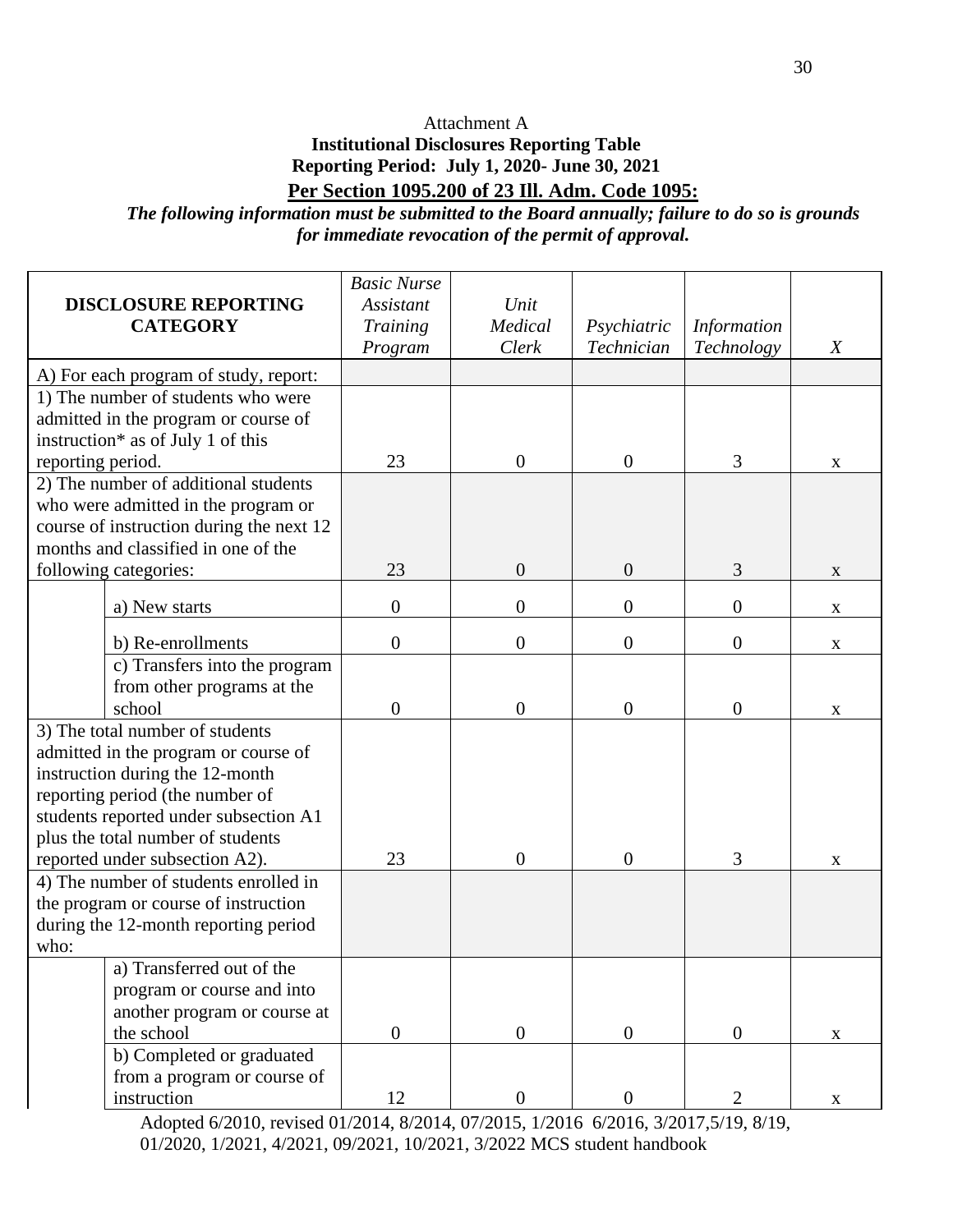|                                        | c) Withdrew from the school             | 5                | $\overline{0}$   | $\boldsymbol{0}$ |                  | $\mathbf X$               |
|----------------------------------------|-----------------------------------------|------------------|------------------|------------------|------------------|---------------------------|
|                                        | d) Are still enrolled                   | $\overline{0}$   | $\overline{0}$   | $\overline{0}$   | $\overline{0}$   | $\mathbf X$               |
|                                        | 5) The number of students enrolled in   |                  |                  |                  |                  |                           |
|                                        | the program or course of instruction    |                  |                  |                  |                  |                           |
| who were:                              |                                         |                  |                  |                  |                  |                           |
|                                        | a) Placed in their field of             |                  |                  |                  |                  |                           |
|                                        | study                                   | 23               | $\boldsymbol{0}$ | $\boldsymbol{0}$ | 0                | X                         |
|                                        | b) Placed in a related field            | $\boldsymbol{0}$ | $\overline{0}$   | $\overline{0}$   | $\overline{2}$   | X                         |
|                                        | c) Placed out of the field              | $\boldsymbol{0}$ | $\overline{0}$   | $\boldsymbol{0}$ | $\boldsymbol{0}$ | $\boldsymbol{\mathrm{X}}$ |
|                                        | d) Not available for                    |                  |                  |                  |                  |                           |
|                                        | placement due to personal               |                  |                  |                  |                  |                           |
|                                        | reasons                                 | $\boldsymbol{0}$ | $\boldsymbol{0}$ | $\overline{0}$   | $\boldsymbol{0}$ | X                         |
|                                        | e) Not employed                         | $\boldsymbol{0}$ | $\overline{0}$   | $\overline{0}$   | $\overline{0}$   | $\mathbf X$               |
|                                        |                                         |                  |                  |                  |                  |                           |
|                                        | B1) The number of students who took     |                  |                  |                  |                  |                           |
|                                        | a State licensing examination or        |                  |                  |                  |                  |                           |
|                                        | professional certification examination, |                  |                  |                  |                  |                           |
|                                        | if any, during the reporting period.    | 23               | $\overline{0}$   | $\overline{0}$   | $\overline{0}$   | X                         |
|                                        | B2) The number of students who took     |                  |                  |                  |                  |                           |
|                                        | and passed a State licensing            |                  |                  |                  |                  |                           |
|                                        | examination or professional             |                  |                  |                  |                  |                           |
|                                        | certification examination, if any,      |                  |                  |                  |                  |                           |
|                                        | during the reporting period.            | 23               | $\boldsymbol{0}$ | $\overline{0}$   | 0                | X                         |
|                                        |                                         |                  |                  |                  |                  |                           |
| C) The number of graduates who         |                                         |                  |                  |                  |                  |                           |
|                                        | obtained employment in the field who    |                  |                  |                  |                  |                           |
|                                        | did not use the school's placement      |                  |                  |                  |                  |                           |
|                                        | assistance during the reporting period; |                  |                  |                  |                  |                           |
|                                        | such information may be compiled by     |                  |                  |                  |                  |                           |
| reasonable efforts of the school to    |                                         |                  |                  |                  |                  |                           |
| contact graduates by written           |                                         |                  |                  |                  |                  |                           |
| correspondence.                        |                                         | $\boldsymbol{0}$ | $\overline{0}$   | $\boldsymbol{0}$ | $\boldsymbol{0}$ | $\mathbf X$               |
|                                        |                                         |                  |                  |                  |                  |                           |
| D) The average starting salary for all |                                         |                  |                  |                  |                  |                           |
|                                        | school graduates employed during the    |                  |                  |                  |                  |                           |
|                                        | reporting period; this information may  |                  |                  |                  |                  |                           |
|                                        | be compiled by reasonable efforts of    |                  |                  |                  |                  |                           |
|                                        | the school to contact graduates by      |                  |                  |                  |                  |                           |
|                                        | written correspondence.                 | \$17/hr.         | N/A              | N/A              | \$16/hr.         | N/A                       |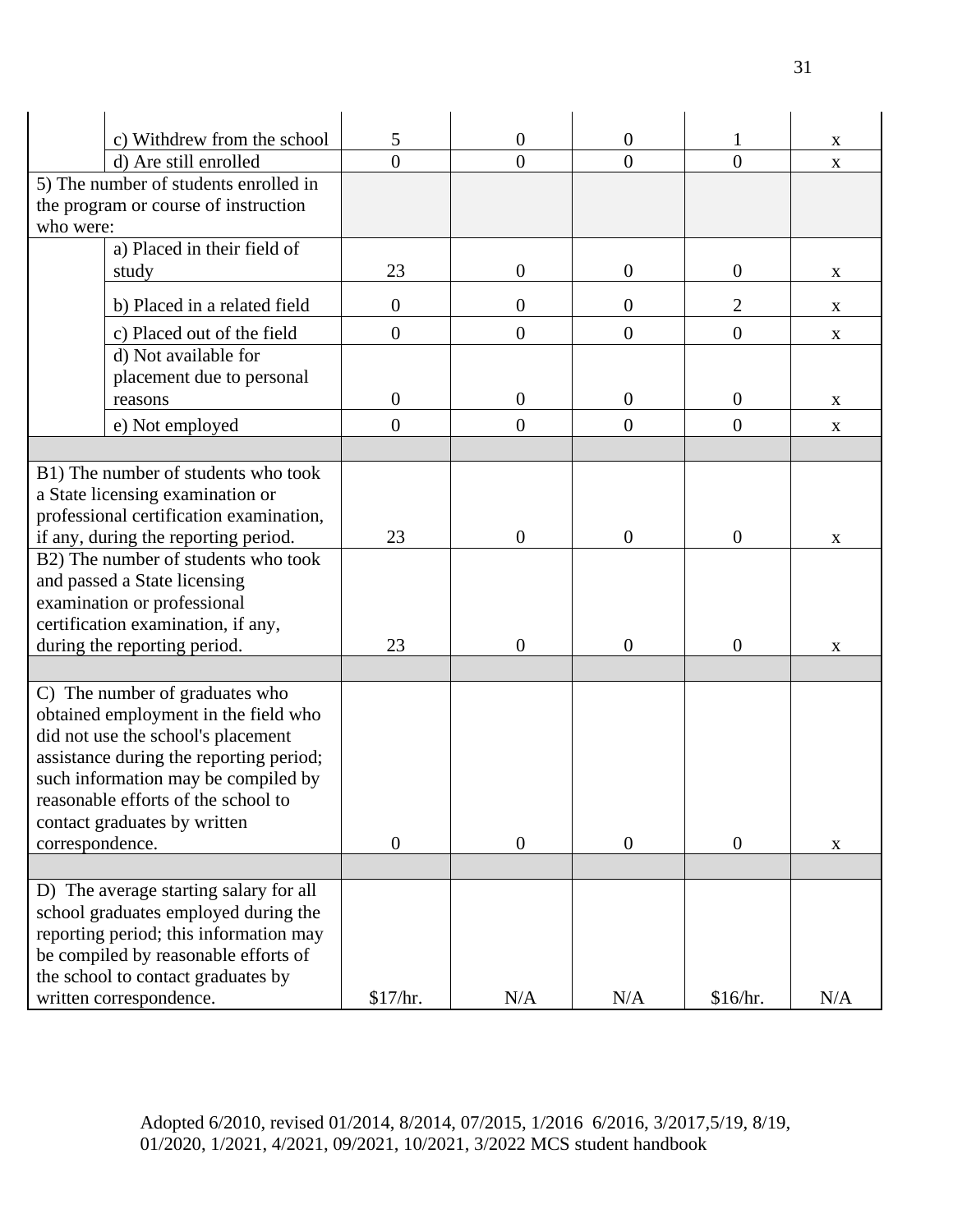\*Course of Instruction is defined as a stand alone course that meets for an extended period of time and is directly creditable toward a certificate or other completion credential; individual courses that make up a Program of Study are not considered courses of instruction.

**Note: As indicated in the PBVS Administrative Rules, Section 1095.200, student retention and graduation rates must be maintained that are appropriate to standards in the field. Furthermore, a State licensing examination or professional certification examination passage rate of at least 50% of the average passage rate for schools within the industry for any State licensing examination or professional certification examination must be maintained.**

*In the event that the school fails to meet the minimum standards, that school shall be placed on probation. If that school's passage rate in its next reporting period does not exceed 50% of the average passage rate of that class of schools as a whole, then the Board shall revoke the school's approval for that program to operate in this State. Such revocation also shall be grounds for reviewing the approval to operate as an institution.*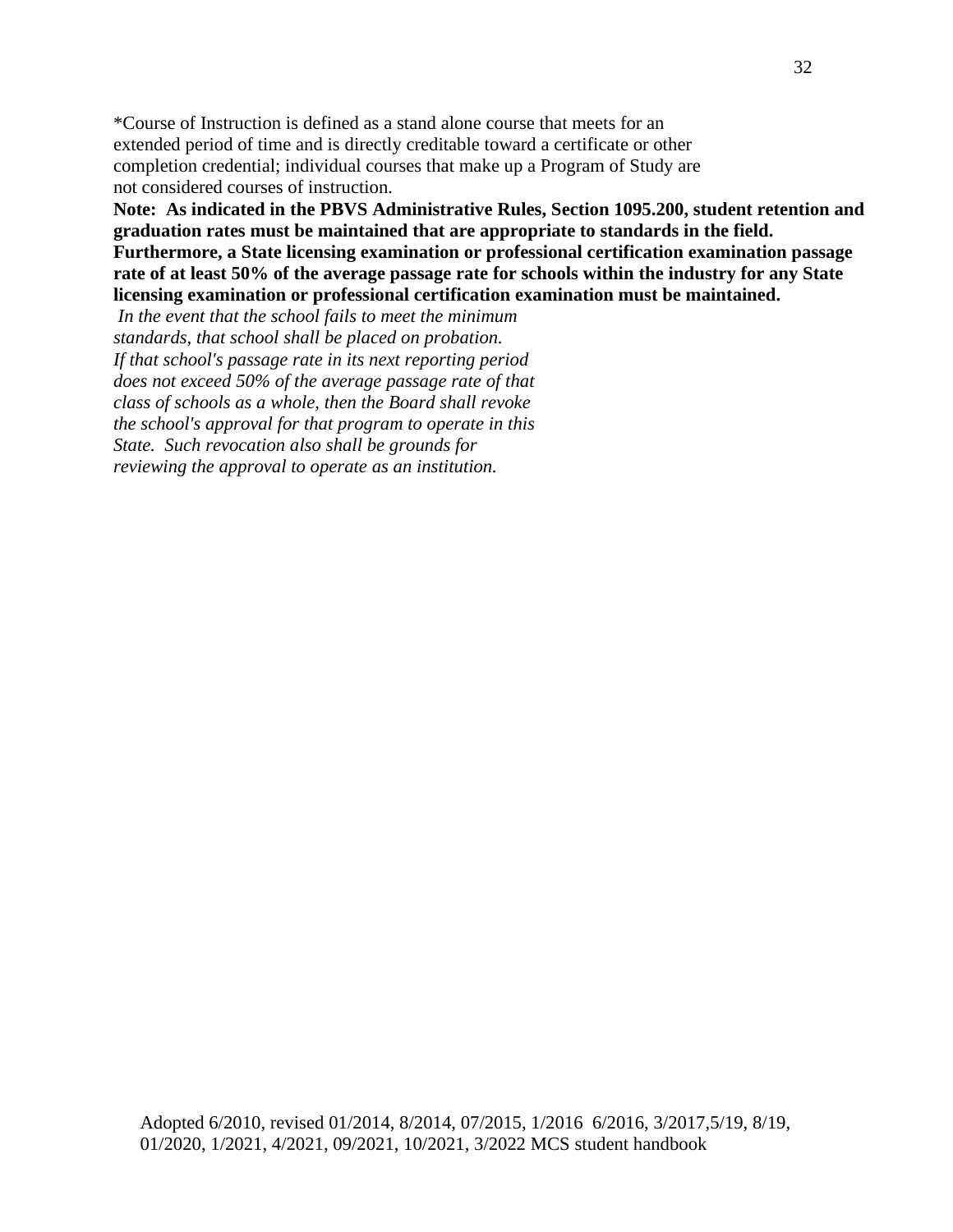### Attachment B

# ACADEMIC CALENDAR

# **WINTER TERM 2022**

| <b>Day</b> | <b>Date</b>     | <b>Event</b>            |
|------------|-----------------|-------------------------|
| Tuesday    | January 4, 2022 | Classes begin           |
| Friday     | March 11, 2022  | Finals                  |
| Friday     | March 11, 2022  | <b>Winter Term Ends</b> |
| Monday     | March 14, 2022  | Class Make-up Day       |
|            |                 |                         |

# **SPRING TERM 2022**

| Day    | Date           | <b>Event</b>      |
|--------|----------------|-------------------|
| Monday | April 11, 2022 | Classes begin     |
| Monday | May 30, 2022   | No Classes        |
| Friday | June 10, 2022  | Finals            |
| Monday | June 13, 2022  | Class make-up day |

# **SUMMER TERM 2022**

| <b>Day</b> | Date              | <b>Event</b>      |
|------------|-------------------|-------------------|
| Monday     | July 11, 2022     | Classes Begin     |
| Thursday   | September 8, 2022 | Finals            |
| Thursday   | September 8, 2022 | Summer Term Ends  |
| Friday     | September 9, 2022 | Class-Make up Day |
|            |                   |                   |
|            |                   |                   |

# **FALL TERM 2022**

| Day       | Date                | <b>Event</b>      |
|-----------|---------------------|-------------------|
| Monday    | September 19, 2022  | Classes Begin     |
|           |                     |                   |
| Wednesday | November 23, 2022   | Finals            |
| Tuesday   | November 29, $2022$ | Class make-up day |